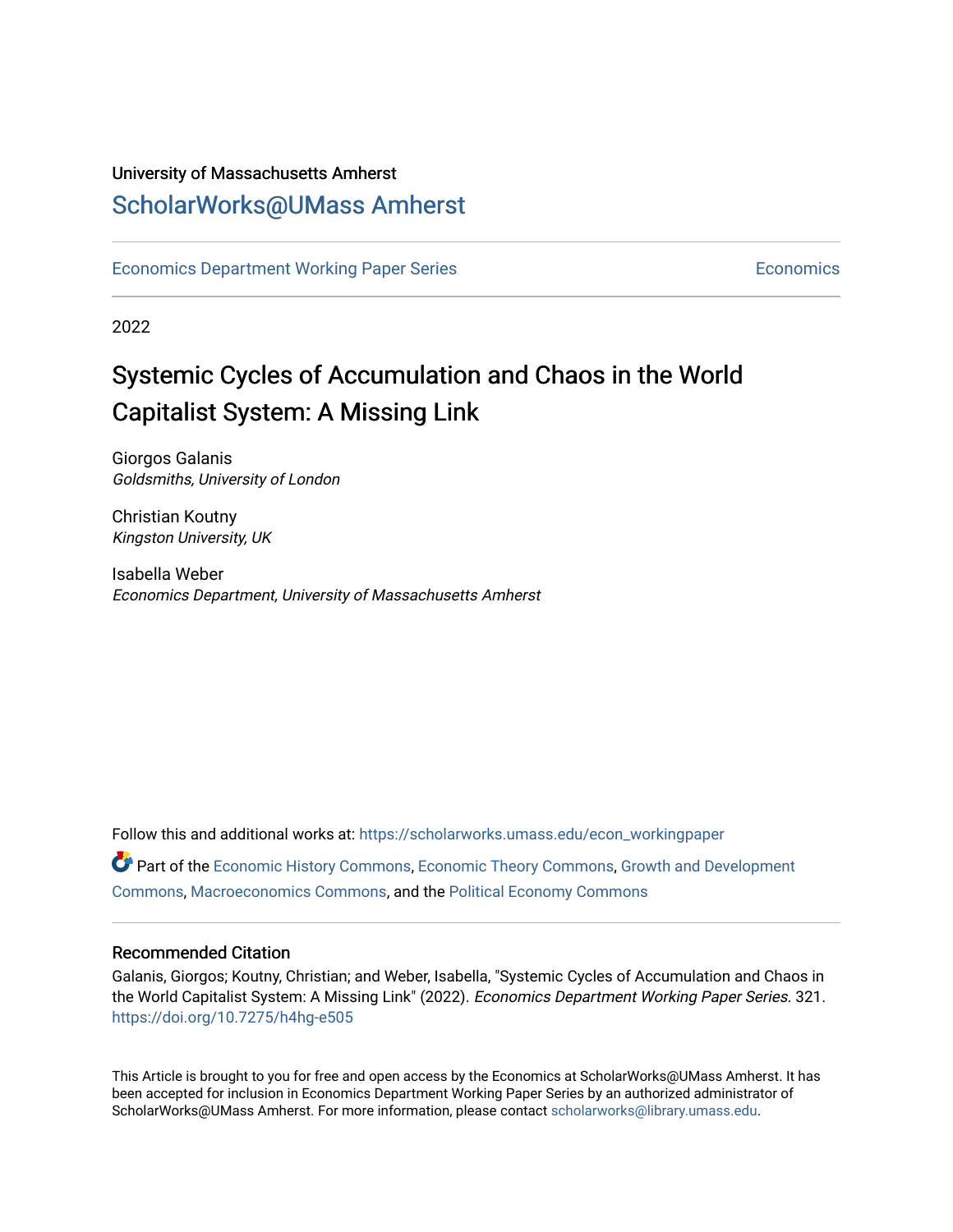# Systemic Cycles of Accumulation and Chaos in the World Capitalist System: A Missing Link

## Abstract

We re-examine the Systemic Cycles of Accumulation (SCA) of Arrighi (2010) and Arrighi and Silver (1999) which provide a framework for the analysis of the cyclical patterns of geographical expansion of trade and production and the related shifts of hegemonic power within the world capitalist system. Within the SCA framework, the last stage of a hegemonic cycle is characterized by what is called 'systemic chaos', however the drivers of these chaotic dynamics have not been explicitly analyzed. This article fills this gap by providing a link between the accumulation process, Harvey's (2003) spatio-temporal fix, and systemic chaos. Our approach provides the missing detailed understanding of how systemic chaos is an outcome of the contradictory socioeconomic dynamics of capital accumulation itself while being based on the key insights of the SCA framework of hegemonic cycles.

**Keywords:** chaos, comparative/historical sociology, hegemony, spatial fix, systemic cycles of accumulation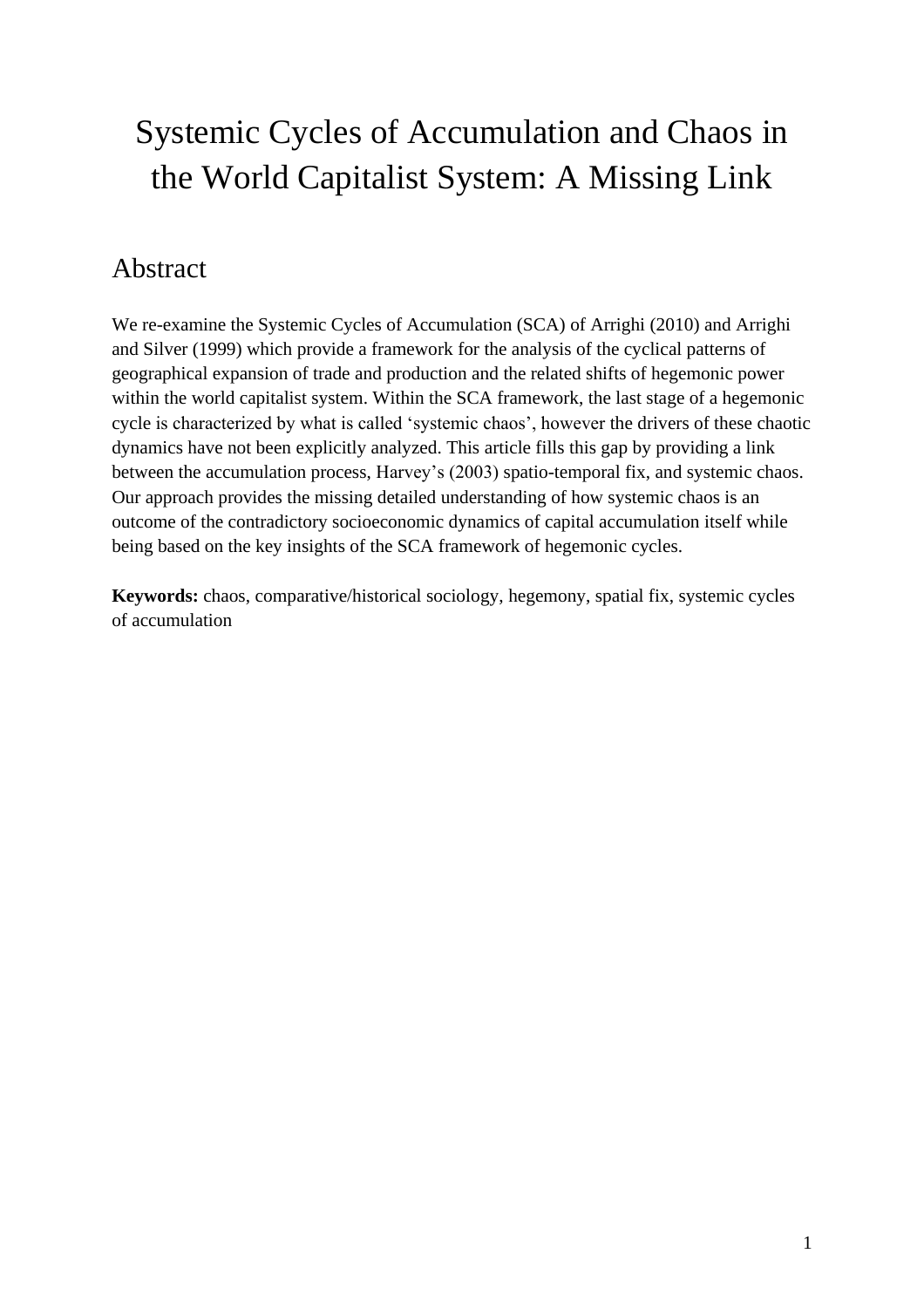### 1. Introduction

A rich literature within comparative/historical sociology has focused on hegemonic transitions which are related to geographical and socioeconomic reconfigurations (e.g. Cox, 1987; Frank et al 1996; Gilpin, 1981; Gunitsky, 2014; Peet, 2002). The influential work of Arrighi (2010) and Arrighi and Silver (1999) on developing the theory of Systemic Cycles of Accumulation (SCA) provides an analytical framework where historical capitalist development is explained by hegemonic cycles that emerge from internal contradictions of capital which continuously evolve as capital overcomes its crises tendencies. The transition process between cycles has a highly spatialised component which can be linked to Harvey's theory of spatio-temporal fixes (Arrighi, 2004; Harvey, 1981, 2003) where a geographical expansion temporarily alleviates pressures towards capitalist crises but leads to an increasingly more complex and inter-connected world system of accumulation. The rising international tensions along with the inability of global capitalism to recover from the 2008 crisis by restoring previous levels of accumulation, raises the question of the stability of this world system with new urgency and the need to conceptualize those emerging dynamics of contemporary global capitalism. The immanent instability of the present juncture can be characterized by what is known as chaos in physics and mathematics and corresponds to behavior of systems which appear to be unpredictable or random.

The notion of 'chaos' has been introduced to the study of world systems by Abu-Lughod (1989) who compared world systems with weather systems; while Rosenau (1990) applied the concept of chaos to changes in world politics. Arrighi (2010) and Arrighi and Silver (1999) introduce the concept of 'systemic chaos' to capture systemic behavior during hegemonic transitions and the related spatial re-organization of trade and production within the world system. In this article we revisit the notion of systemic chaos in the last stage of cycles of hegemony from a theoretical perspective. Our focus is on the phase of hegemonic transition that corresponds to the ongoing geopolitical reorganization of the world system. We demonstrate that the link between capital accumulation, Harvey's spatio-temporal fix, and systemic chaos can be established consistently within the framework of Arrighi and Silver.

Both from a mathematical, and a political economy viewpoint, what is most interesting is not the observation that there are chaotic dynamics as such, but to develop an understanding of the specific forces and their interaction which drive the chaotic behavior of a system (which can be physical, social, political, economic etc). This has been a key focus in the research of Rosenau (1990), Arrighi (2010), as well as Arrighi and Silver (1999) who highlight that their 'investigation has sought clues as to what [the] underlying patterns [of the chaotic world] might be in the present turbulence by uncovering the underlying patterns in comparable past instances of systemic change' (Arrighi and Silver, 1999, 22).

Their analytical framework known as Systemic Cycles of Accumulation (SCA) produces a repeated pattern in the dynamics of the accumulation of capital where an initial phase is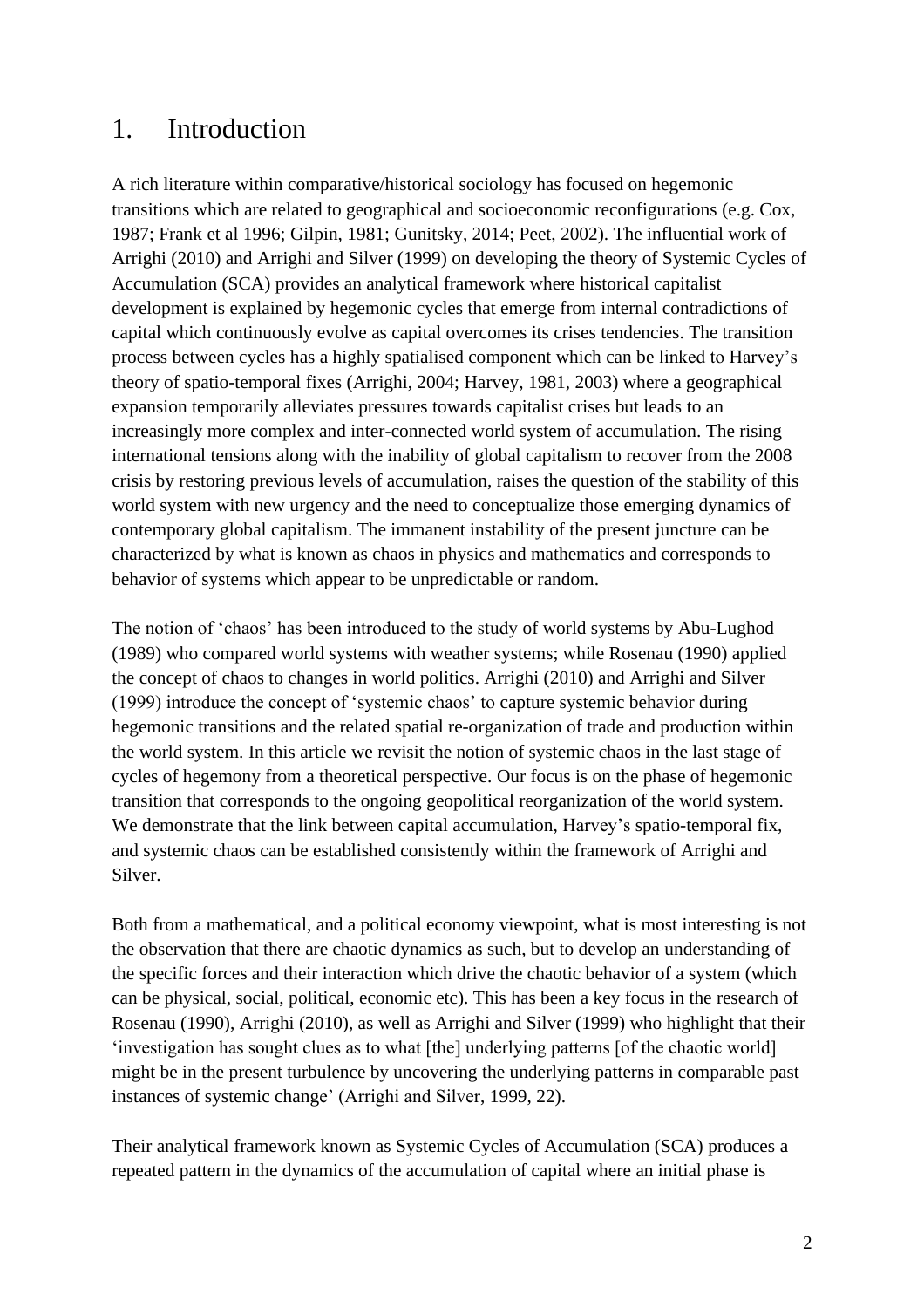characterized by stable accumulation concentrated around a specific geographic location which is followed by a transition characterized by a spatial reorganisation where the system exhibits turbulent dynamics. The increasing geographical expansion and intensification is on one hand able to overcome existing barriers to capital accumulation but at the same time further destabilises the capitalist system as a whole. The end of a SCA overlaps with the end of a given hegemonic center and the birth of a new one starting with stable expansion. This cyclical behavior is shown in the graph from Arrighi (2010) reproduced below.

As Arrighi (2004, 2007) also argues, the SCA framework shares some of the key insights of Harvey's (1981, 2003), theory of 'spatio-temporal fixes' and 'switching crises' according to which spatial expansion and geographic reorganization can *temporarily* overcome crises which are the outcome of so-called barriers to accumulation. But this spatial expansion at the same time creates new crisis tendencies. The fact that the spatio-temporal fix does not provide a permanent solution provides a useful intuition regarding why according to the SCA approach, the turbulent dynamics of accumulation are persistent. However, it remains open what the exact dynamic is, that forges the path from stability, via turbulence to chaos. This leads to the more general question of whether the theoretical foundations of this missing link are consistent with the general theoretical foundations of the SCA framework.

Our article focuses on building this link between chaos and the preceding phases of a systemic cycle of accumulation. We show that the foundations of the links between the different phases are indeed consistent with the underlining theory of SCA where each cycle is composed of two phases. The first phase (A-phase) exhibits stability while the second one (B-phase) is characterized by turbulence and geographic shifts. The B-phase also corresponds to a period of expansion of financial activities across sectors and space where financial markets become the dominant source for profits.<sup>1</sup> This alleviates acute limits of accumulation that eventually emerge in the A-phase.

Our analysis is based on the observation that the accumulation process presented graphically by Arrighi (2010) as illustrated in the figure above can be captured by what is known as a logistic map. The logistic map represents the evolution of a variable over time, where the specific dynamics of the process depend on the value of a (bifurcation) parameter. In our framework derived from Arrighi and Silver (1999), the bifurcation parameter corresponds to barriers to capital accumulation. More specifically, the dynamics of the bifurcation parameter are such that, as the capitalist system overcomes barriers to accumulation through geographic expansion, the value of the parameter increases. As the value of the parameter grows, the dynamic behavior of the process changes. Based on this we can identify various phases each of which corresponds to a range of values for the bifurcation parameter. As a result, we can show that the barriers to accumulation and the related push to overcome these, can be systematically linked to the phases in the SCA.

The first two phases that we observe perfectly fit the 'A' and 'B' phases of the SCA framework. The last phase characterized by chaotic dynamics – as discussed in Arrighi (2010) and Arrighi and Silver (1999), is more difficult to locate in this framework. We argue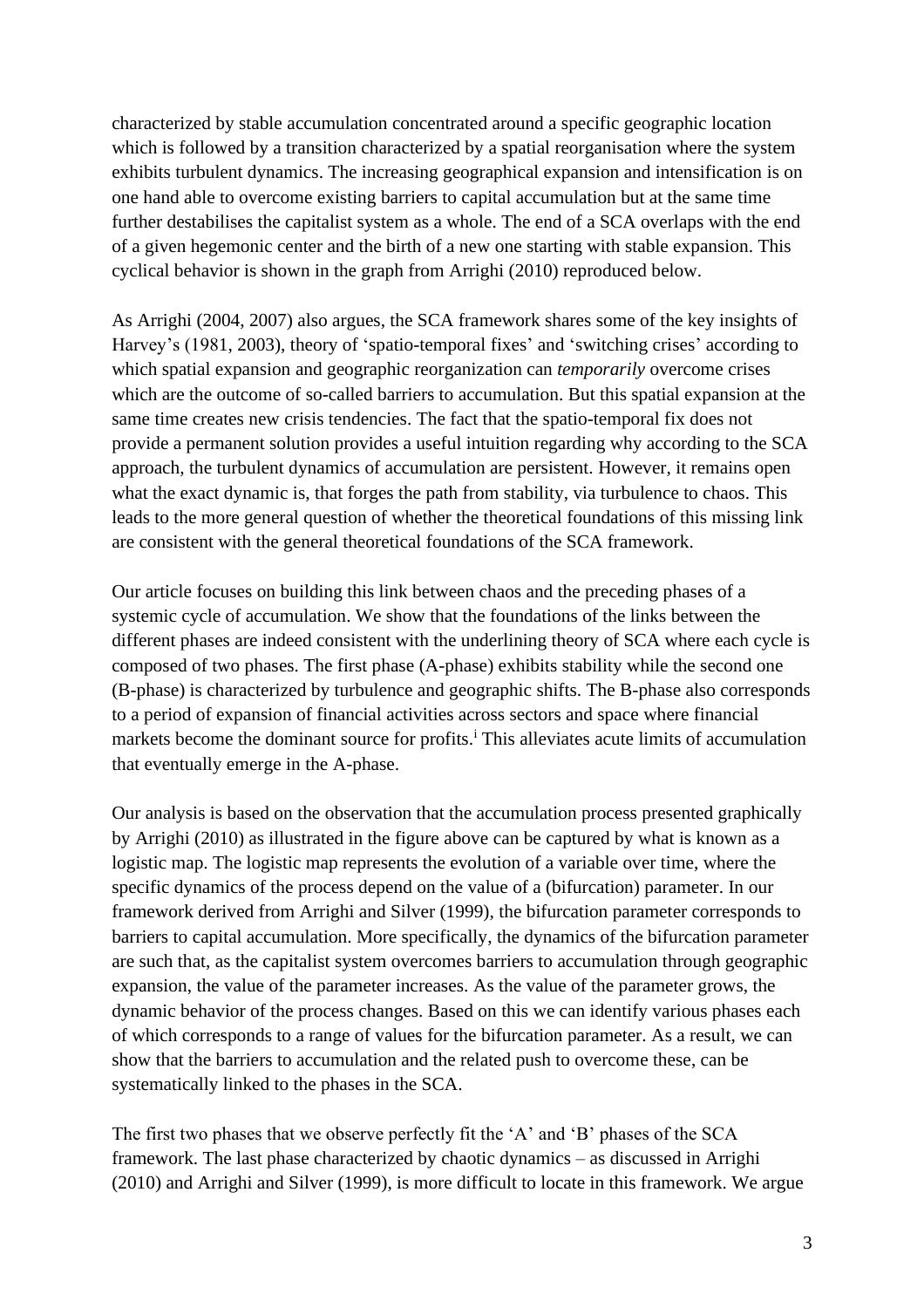that this chaotic phase, 'endogenously' evolves from the dynamics of turbulence: capital continues to further extend the financial and spatial expansion phase to overcome further barriers to accumulation. In this process, turbulence eventually gives way to chaos. Thus, turbulence and chaos should be seen as two *sub-phases* within the B-phase of financial and geographic expansion. In the phase of turbulence, the role of the spatio-temporal fix becomes more prominent and a switching crisis is set in motion. Nonetheless, the hegemon remains initially dominant as the financial center of the capitalist system. In the chaos phase these two processes come into conflict preparing the geographic shift in hegemony. As a result, our observation is not only confirming the consistency between the rise of systemic chaos and the accumulation process in SCA but also reformulates the B-phase as being composed of two distinct sub-phases that prepare the hegemonic shift.

Our work makes two key contributions within the comparative/historical sociology literature: First and foremost, our reinterpretation of SCA integrates different layers of social change (territories, place, space, time, scale, social, economic (Jessop et al, 2008)) and highlights the non-linear behavior in geopolitical change and formation while keeping the central role of hegemony. Within this approach, we strengthen the systemic link between SCA, spatiotemporal fixes, switching crises, and the mathematical concept of chaos through the use of a logistic map. Arrighi (2007) points to the synergies between the SCA framework and Harvey's spatial analysis. This paper aims to provide a step towards a systematic integration of these two foundational contributions. Second, we show that in the SCA framework new modes of governance emerge in a cyclical fashion that allow to push the limits of accumulation up to the point where they give rise to systemic chaos related to hegemonic transitions and spatial reconfigurations. We should note here, that while our approach provides an analytical link between the historical patterns analysed within the SCA framework, we do not claim that the outcome of the process that we analyse is predictable.

Moreover, with this paper we aim to strengthen the dialogue between relevant literatures in sociology and geography using a simple formal representation of SCA, the last phase of which can be characterised by what Mitchell (2009) coined as 'punctuated equilibria', where periods of major change and transformation punctuate phases of stability. We suggest that the formal part of our analysis shouldn't be interpreted as a positivistic analysis of hegemonic transitions as such, but as an illuminating language to strengthen the qualitative analysis of SCA. In both geography (Barnes and Hanah, 2001; Barnes and Shepparrd, 2011; Sheppard, 2001, 2015; Marques, 2004) and sociology (Bourdieu, 2004; Bourdieu & Wacquant, 1992; Morgan, 2007; Pearce, 2012) there is a lively debate on the (cautious) contribution that quantitative (and mathematical) analysis can bring to qualitative research.

The structure of the rest of the article is as follows. The next section presents the key points which define the SCA framework and its connection to the spatio-temporal fix, and introduces the logistic map and its bifurcation parameter, relating the latter to the spatial extent of accumulation and its limits. We argue that the logistic map with this geographical bifurcation parameter, is an appropriate representation of the general intuition regarding the (over)accumulation dynamics in the SCA. In Section 3, we show how the increase of the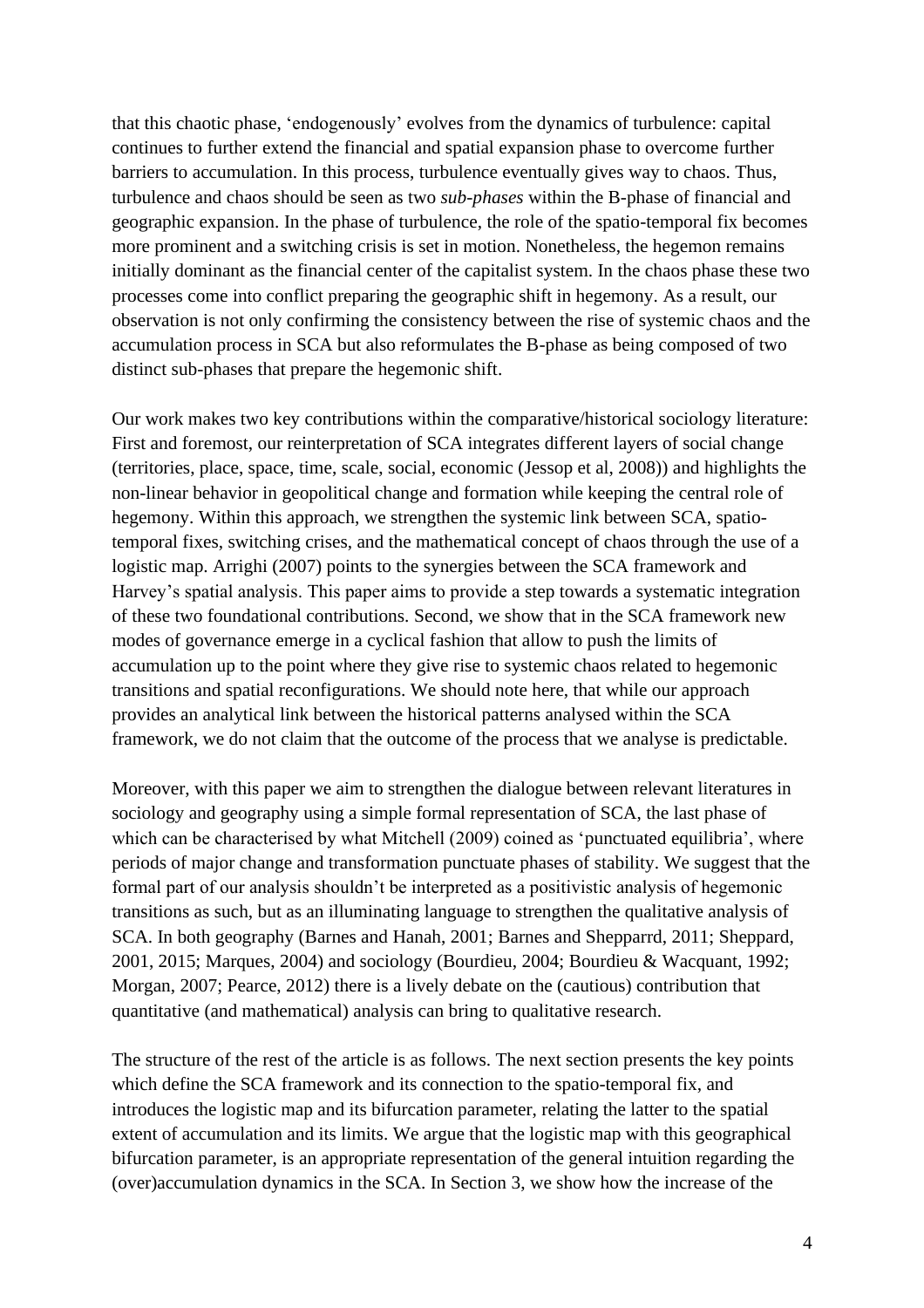value of the bifurcation parameter to overcome accumulation limits corresponding to spatial shifts in production and trade activities, leads to different phases which correspond to the different phases in SCA, including the chaotic one. The last section provides a concluding discussion.

# 2. Systemic Cycles of Accumulation

### 2.1 General Framework

In the *Long Twentieth Century* Arrighi (2010) presents an analysis of hegemonic cycles in the capitalist world system. For Arrighi, '[t]he concept of "world hegemony" … refers specifically to the power of a state to exercise functions of leadership and governance over a system of sovereign states' (ibid., 28). This power is derived at least in parts by the capacity of the hegemonic state to lead the world system in a way that is perceived by other states as being not only in the interest of the hegemon but also conducive to a more general interest (Arrighi, 2007, 149). SCA drive hegemonic cycles and rest on Braudel's (1984) notion of reoccurring financial expansions<sup>ii</sup>. In such reoccurring financial expansions, profits which are initially ploughed back into the further expansion of trade and production but eventually cannot be invested without jeopardising profit margins, lead capitalist agencies to hold larger portions of their incoming cash flows in liquid form.

Arrighi argues that over the last 700 years the capitalist world system has experienced four different SCA each of which corresponds to a different world hegemon and a different geographic location of the core of the capitalist world system – the Italian city states, the Netherlands, Great Britain and most recently the United States. SCA start with an initial material expansion and endogenously lead to financial expansion where large sums of capital are transferred to the rising global center of accumulation, providing the economic foundation for the hegemonic transition. Importantly, each of the Dutch, British, and US hegemonies have been the outcome of a competitive struggle for world leadership. This struggle creates the conditions for chaos and hegemonic crises, gives rise to new SCA and new hegemons, and also creates an ever-greater global concentration and consolidation of economic and political power. Each cycle exceeds the previous one in terms of the mass of accumulated capital and geographical size as well as complexity of organization and integration of previously externalized processes.

According to Harvey (1981) geographical expansions of financial and commercial capital provide a "spatial-fix" allowing to temporarily overcome economic crises related to low profitability. Importantly, Harvey (1981, 2003) does suggest that the spatial fix is linked to the permanent process of capital accumulation and hence is not just a spontaneous solution to acute crises related to the accumulation process. The link between the spatial-fix and finance is spelled out in *The New Imperialism*, where Harvey (2003) includes the temporal aspect of the spatial-fix and coins the term "spatio-temporal fix". A switching crisis constitutes the acute form of the spatio-temporal fix where capital is devalued in one place and future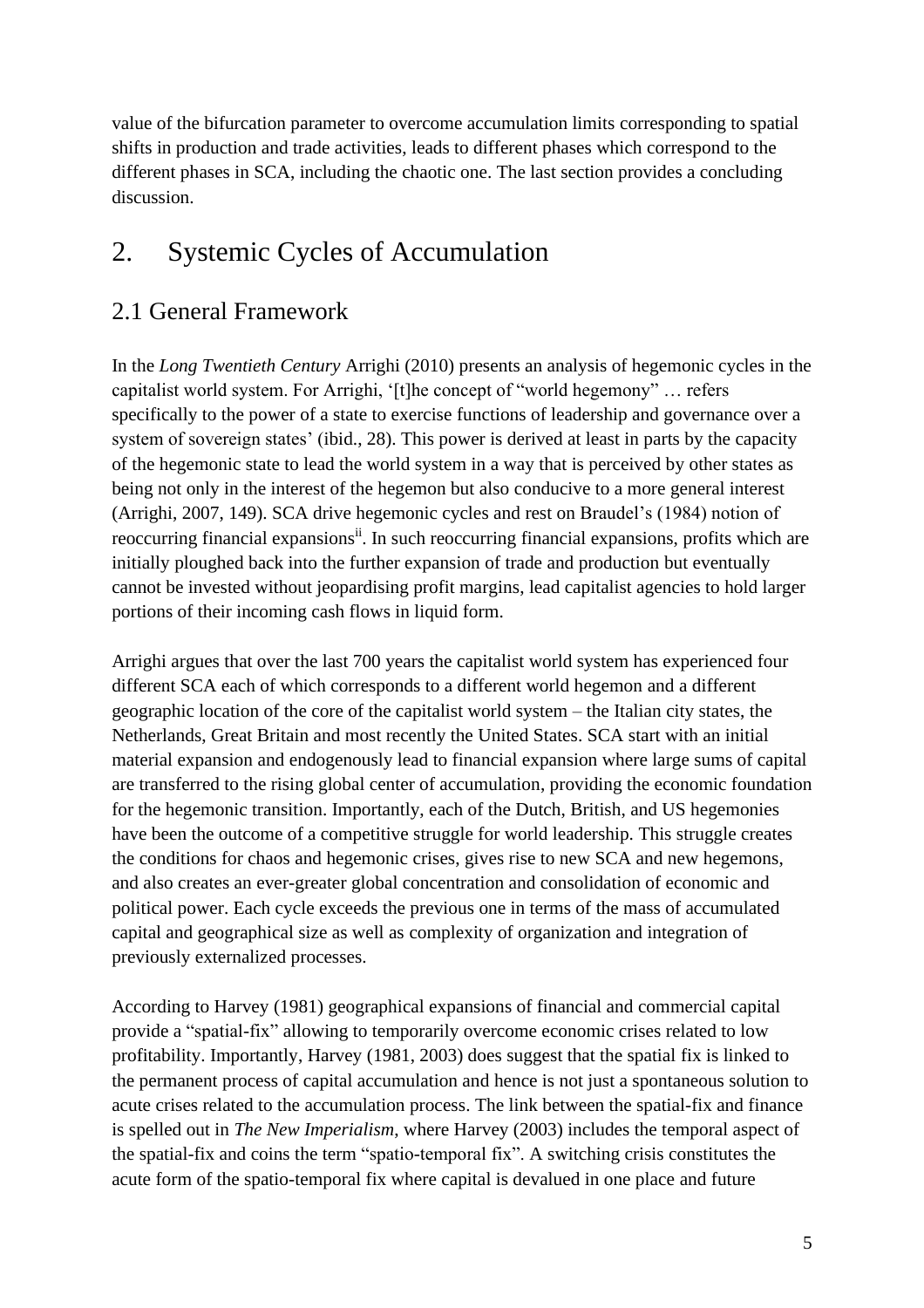income thus starts to flow from other geographic regions (Harvey, 2003, 121-122). There are clear overlaps between the SCA, spatio-temporal fixes and switching crises. In fact, Arrighi (2007) points to the link between Harvey's concept and SCA. However, he refrains from a systematic incorporation of his and Harvey's conceptualizations. We aim to do so here, and show that by consolidating them, the transition from tranquillity to chaos, can also be supported coherently within this expanded framework.

Arrighi (2007, 25) takes inspiration from Adam Smith's concept of the extent of the market as limiting the degree of the social division of labor<sup>iii</sup> and as he points out, rather than seeing the economic independent of the political, Smith had built his analysis on Hobbes' insight that wealth and power are inseparable. Arrighi (2005a, 2005b) also stresses similarities to Arendt (1958) who links the accumulation over and above what can be invested profitably to a spatial-expansion of capitalism. There, "superfluous men" and "superfluous capital" search for employment abroad as a solution to the internal contradictions that created that surplus. The idea of such an 'overaccumulation crisis' has roots both in Smith and Marx<sup>iv</sup> and is fundamental in SCA. The fact that "[o]nly the unlimited accumulation of power could bring about the unlimited accumulation of capital" (Arendt, 1958, 137) highlights the significance of political organization for the expansion of capital.

Due to the key role of accumulation, each of the different phases of an SCA should be understood in relation to the dynamics of the circuit of capital; the process from a monetary investment via production and trade to a monetary revenue that exceeds the initial investment yielding a profit for the capitalist. In SCA this general formula is reinterpreted as a general theory of the organization of society and the evolution of the world capitalist system as a whole. Thereby, the circuit of capital serves as a lens to analyze the historical development of the capitalist system while linking to Marx's theory of crisis and falling rate of profit. Importantly, each systemic cycle of accumulation corresponds to a specific political, geographic and economic configuration of the world capitalist system. In each cycle, the initial phase of material expansion eventually culminates in a conflict between a falling rate and a growing mass of profit as the limits of accumulation under a given political and economic configuration are approached (Arrighi, 2010, 232-233). This generates a drive towards an intensified spatio-temporal fix as well as a switching crisis signalling a hegemonic transition. But rather than leading immediately to a collapse of global hegemony, a financial expansion creates a *belle époque* where the declining global economic center switches to financing an economic expansion in a different geographical location. Now, profitability is temporarily restored and the limits to accumulation of capital are pushed back further.

With the framework we establish in this work we are able to explicitly show how the SCA framework effectively demonstrates that the spatial and institutional barriers of the world market are constantly overcome through geographical expansion and reorganization of the system as such, *as a result* of dynamics originating from the accumulation of capital *itself*.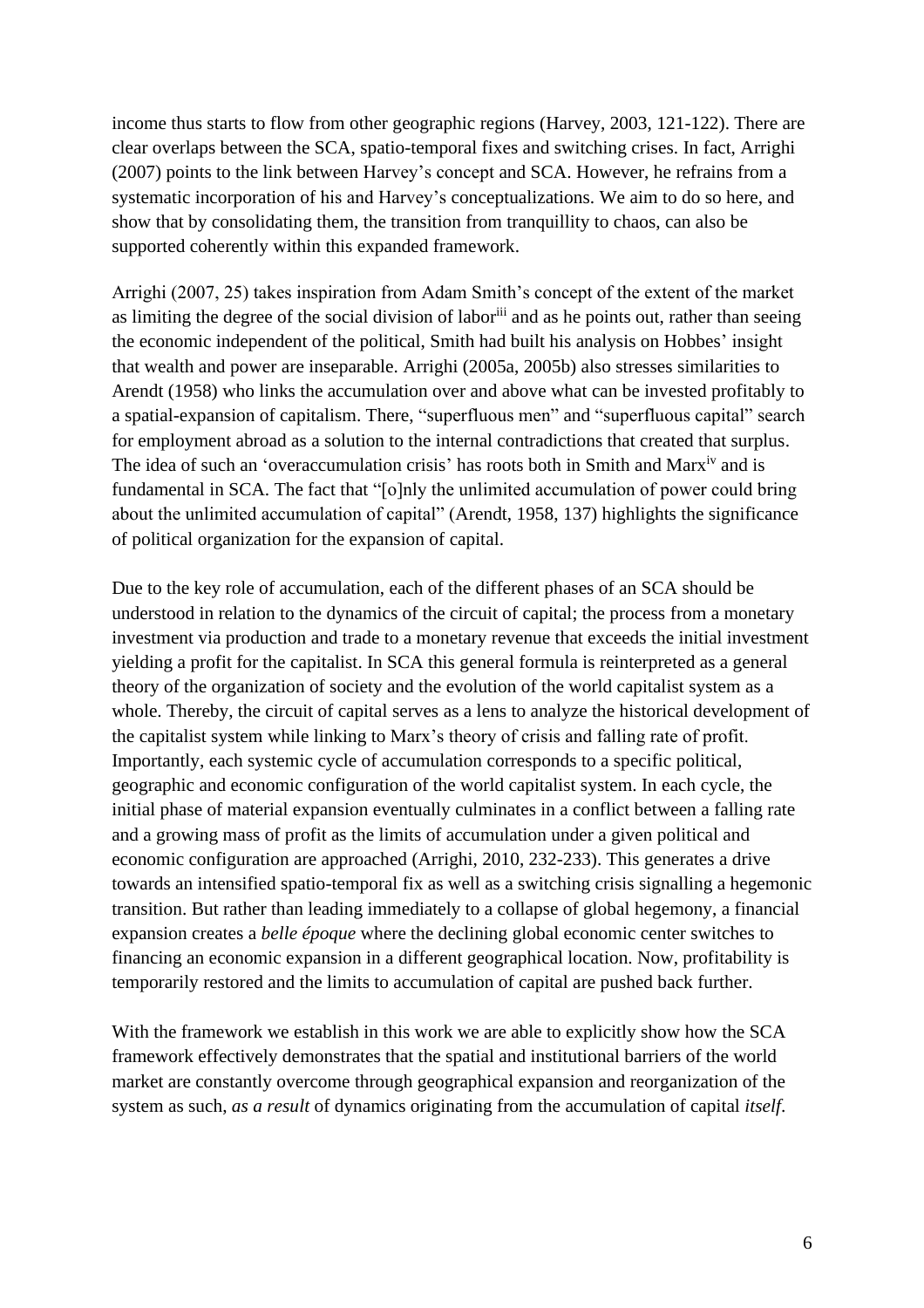#### 2.2 The role of chaos

The phase of SCA in which a spatial relocation and intense financial expansion pushes the accumulation barriers, signals the beginning of the transition from one hegemon to the next. This transition is characterized by what Arrighi calls *systemic chaos*. More specifically '"[c]haos" and "systemic chaos," […] refer to a situation of total and apparently irremediable lack of organization' (Arrighi, 2010, 31). Furthermore, he provides a summary of possible channels through which *systemic chaos* can emerge: "It is a situation that arises because conflict escalates beyond the threshold within which it calls forth powerful countervailing tendencies, or because a new set of rules and norms of behavior is imposed on, or grows from within, an older set of rules and norms without displacing it, or because of a combination of these two circumstances." Simply put, it is a situation of escalating conflicts and a collapse of predominant rules and norms. Arrighi highlights the role of systemic chaos to hegemonic transition: "As systemic chaos increases, the demand for 'order' – the old order, a new order, any order! – tends to become more and more general among rulers, or among subjects, or both" (Arrighi, 2010, 31).

Note that the quote above provides both a definition of (systemic) chaos through its characteristic of "total and irremediable lack of organization" and also describes the possible channels (conflict and lack of rules and norms) that can lead to chaos and through this to a hegemonic transition and a geographic reorganization of the world system. Even though the relationship between (systemic) chaos and the notion of chaos in mathematics and physics is not explicitly discussed by Arrighi (2010) or Arrighi and Silver (1999), the property of chaotic systems to appear as random or unpredictable can be related to what they refer to as a "lack of organization". More specifically the characteristic of apparent unpredictability is sufficient to prevent a system from being organized. Given the role of accumulation within the SCA framework, the lack of organization is necessarily linked to the accumulation process: a lack of order and organization undermines stable capital accumulation and leads to chaotic accumulation dynamics.

#### 2.3 Logistic map

Arrighi (2010, 1996) and Arrighi and Silver (1999) see the SCA as a theoretical project that aims to show how the evolution of the world capitalist system through the succession of different hegemons is not random but can be explained through an analysis of world capitalism as a *historical social system.* Thereby, the ambition is for "This reconstruction [to] proceed gradually through a comparative analysis of successive systemic cycles of accumulation and through heavy borrowing from whichever theoretical construct can provide the most plausible and parsimonious explanation of the observed patterns." (Arrighi, 1997, 159). Following this same approach, we assume the *most plausible parsimonious* functional form that can explain the observed patterns.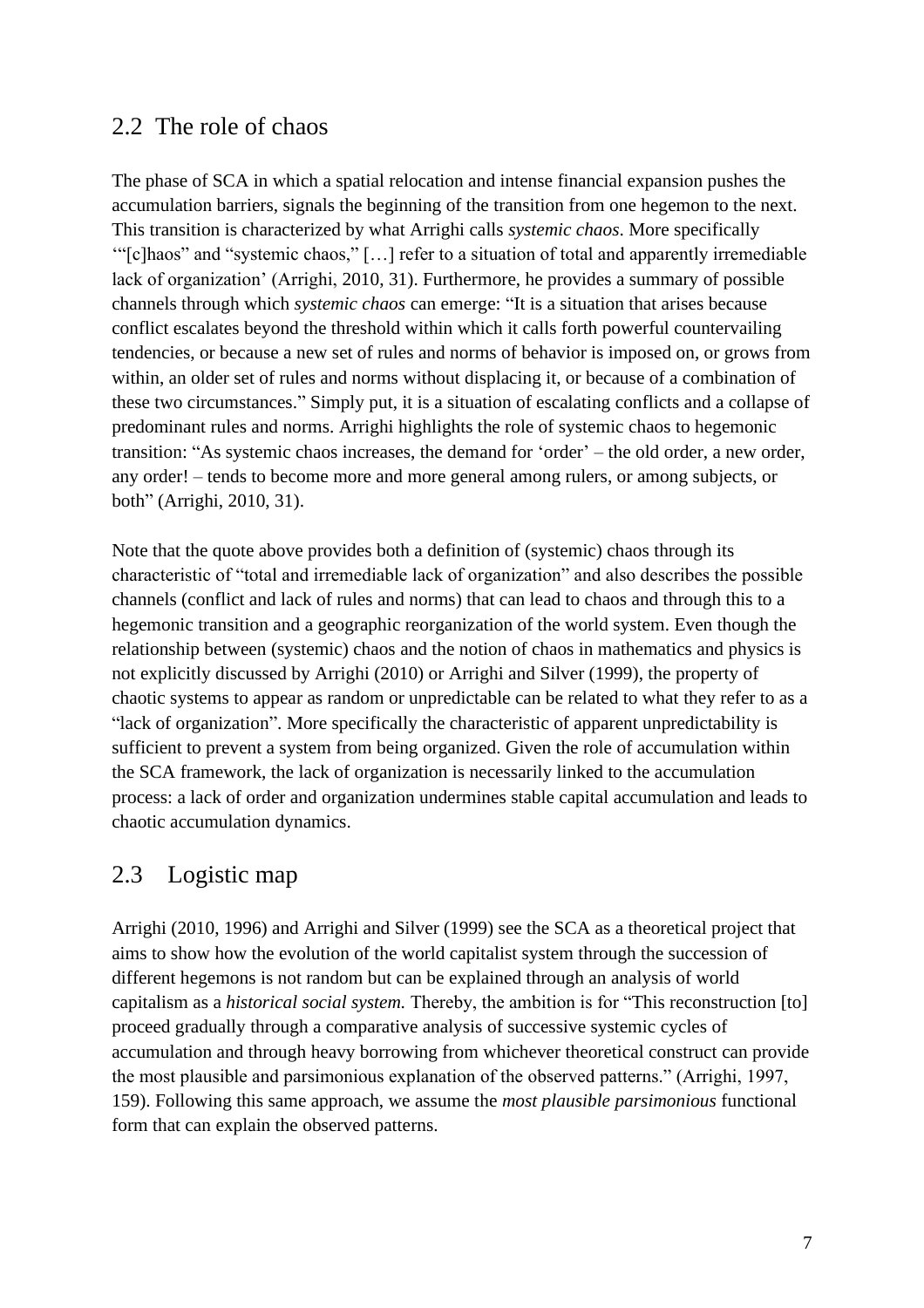We represent the accumulation process through what is known as a *logistic map* which provides a simple expression able to replicate different types of behaviors relevant for the SCA analysis. Let  $x_t$  be the level of accumulation at time t, then accumulation dynamics are represented through a logistic map as

$$
x_{t+1}=r x_t (1-x_t),
$$

where  $r$  is a parameter which defines both how fast accumulation grows at a given point in time but also the limit that the value  $x_t$  can take (in the long run). As we discuss in more detail below, for relatively low values of  $r$ , this mapping captures an S curve (logistic) evolution of  $x_t$ , which is characterized initially by fast growth and then by a slowdown, while for higher values of  $r$ , the evolution becomes very different. More specifically, there are threshold values for  $r$ . When the threshold values are are crossed the behavior of the process changes *qualitatively*, or put differently a *bifurcation occurs*. This means that r is a bifurcation parameter the value of which defines the qualitative behavior of the process – here that of accumulation.

While the logistic map can lead to chaos, it is far from clear whether the logistic map is a good representation of the SCA accumulation process. In order to show this, we need to derive two things in parallel. On the one hand we have to demonstrate that the different stages within the SCA phases correspond to the different *bifurcations* (or changes in qualitative behavior of the process) of the logistic map as the bifurcation parameter grows. On the other hand, we need to show that the reason for which the bifurcation parameter grows is also consistent with the SCA framework. In the next subsection we present the main intuition regarding the latter. Building on this in the following section we will show the former.

#### 2.4 Profitability and the bifurcation parameter

The SCA analysis rests on the notion of a falling rate of profit which is in contradiction to the simultaneous growth of the mass of profits. Considering that there is initially an exponential increase<sup>v</sup> of cash-flows to be absorbed into the circuit of capital, each SCA eventually reaches the geographical and organizational limits of what can be reinvested profitably. Approaching those limits decreases the average rate of profit and intensifies competition for the more profitable outlets. A nevertheless increasing mass of profits exacerbates this problem, accelerating the speed at which the limits are approached.

As it is shown in the reproduction of figure 3.7 from Arrighi (2010) in Figure 2, the accumulation process takes an S-shape logistic form in the SCA framework, where the returns to scale are initially increasing (A-phase) and then decreasing (B-phase). In the Scurve the world system reaches the second near-horizontal stage that marks the crisis of accumulation which signals the nearing end of a hegemonic cycle.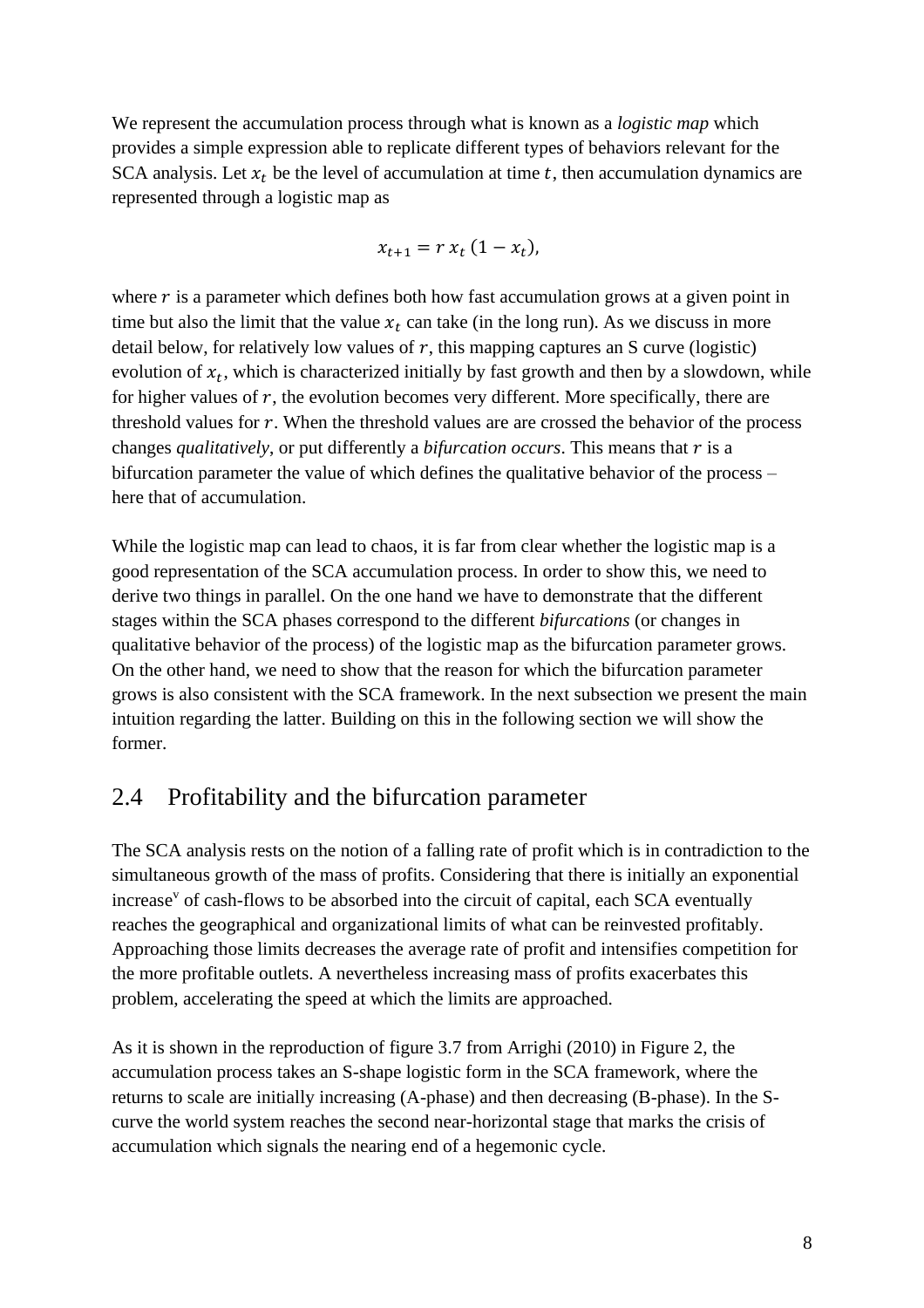The slope  $\frac{\Delta M}{\Delta t}$  captures how fast accumulation grows, which Arrighi calls the rate of return on the stock of capital invested in trade. In other words, the slope  $\frac{\Delta M}{\Delta t}$  captures the rate of profit at any point in time and at any given level of accumulation. Hence, in the A-phase the profit rate is rising, but in the B-phase it is falling. In other words, for higher values of M (or  $x_t$  in terms of the logistic map), the slope of  $\frac{\Delta M}{\Delta t}$  will become increasingly less steep, capturing the tendency of the rate of profit to fall. The mass of profits will continue to grow up to a point where the slope of the curve is horizontal. According to the logistic map representation  $x_t$ corresponds to M, and r captures the slope Rx (or  $\frac{\Delta M}{\Delta t}$ ) and through this the maximum level of accumulation.<sup>vi</sup>

The value of the bifurcation parameter depends on the acuteness of the barriers related to accumulation. Thus  $r$  can be thought as a parameter capturing the force capital employs to overcome the accumulation barriers at any point in time.  $r$  extends the expansion of capital and increases as the geographical and organizational efforts are increased. Implicitly, it also measures the proximity and severity of the barriers to accumulation.

This parameter, does not only define the speed and maximum level of accumulation, but as we discuss in the next section in detail it also characterizes the dynamics of the process itself. An increase of  $r$  at some point  $x_t$ , will be able to change the slope corresponding to the rate of return of the stock of capital at that point and hence increase the rate of profit; but as long as this increase is relatively small, it will not change the general shape of the curve. This means that while the increase of  $r$  may allow for a relaxation of the severity of the crisis of accumulation, the overall tendency does not disappear. Given that  $r$  also captures the spatial extent of the accumulation process, based on the above we can see why the fix towards overcoming accumulation barriers is spatio-temporal as in Harvey (1981, 2003).

In sum, the crisis of accumulation that occurs towards the end of the A-phase triggers a systemic push to overcome the barriers to capital accumulation and leads to a bifurcation in the start of the B-phase, as shown in Figure 2. However, overcoming the fall of profitability does not last for long as the slope will change again becoming less vertical leading to a continuous need for  $r$  to increase. In the next section we show how this increase in the bifurcation parameter leads to qualitative changes capturing the different stages of the SCA. Furthermore, we show how chaos endogenously follows the turbulent stage within SCA as the value of the bifurcation parameter increases.

### 3. Stages within SCA

#### 3.1 Stable accumulation

The stable accumulation phase begins with initial investments that establish a "particular bloc" of agencies and rules that form a new hegemony with a new geopolitical center. In this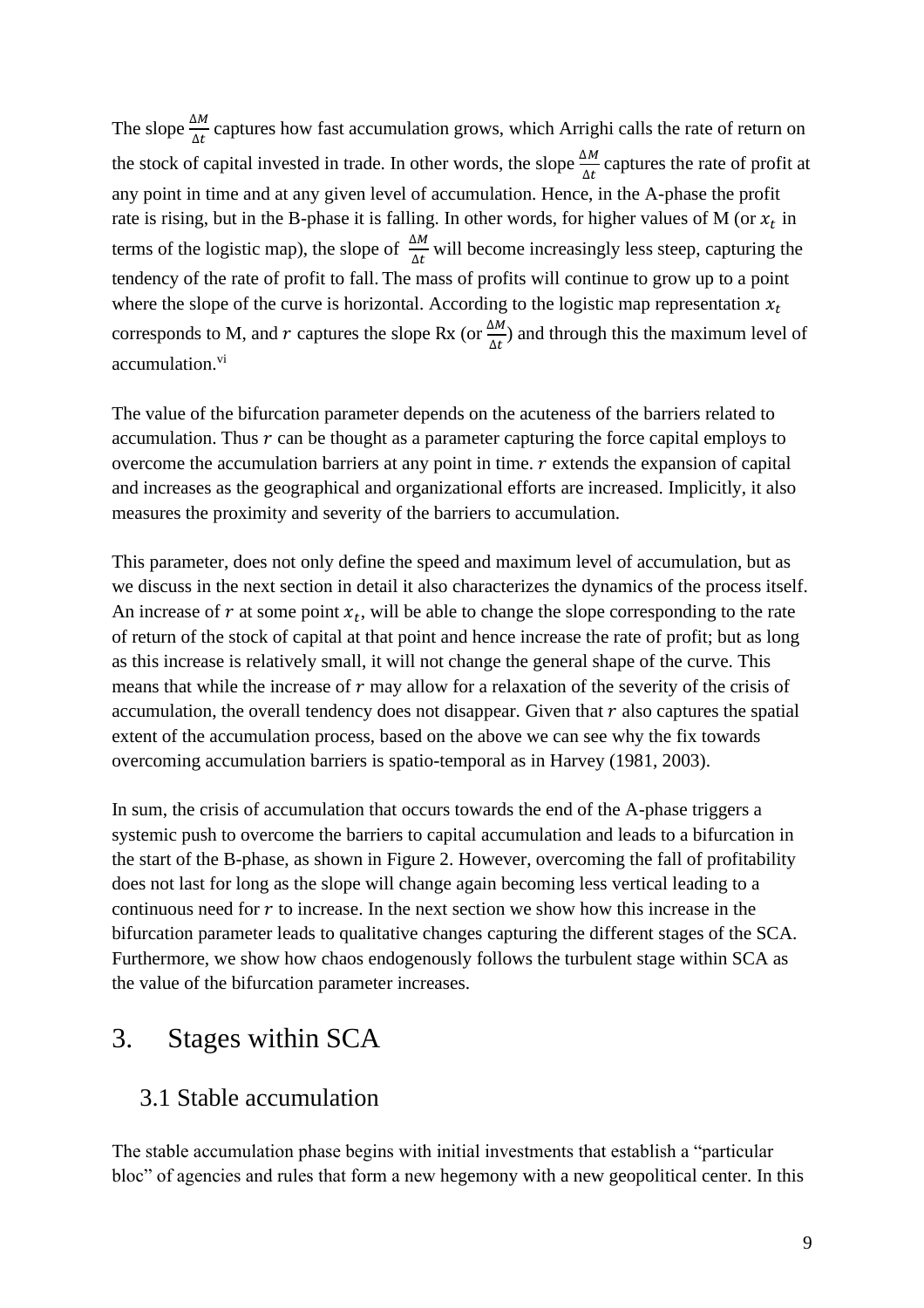phase capital shapes the new geographical space in its image and subordinates it to its laws and needs. In this initial part of the stable phase the profit rate is still low (this corresponds to the initial horizontal part of the S-curve shown in Figure 2). But once hegemony is established a virtuous cycle of an ever-increasing division of labor is kicked off (this is the first part of the S-curve where the slope is higher than one<sup>vii</sup>). However, this virtuous cycle is not without limits and a continuous expansion will sooner or later lead to a situation where profit margins will be under threat.

Profitability, the very force of the initial expansion, eventually creates the conditions that set an end to the process: "Decreasing returns set in; competitive pressures on the system's governmental and business agencies intensify; and the stage is set for the change of phase from material to financial expansion." (Arrighi 1996, 155). This corresponds to the B-phase of the curve where the gradient is less than one and the geographical expansion is intensified. In order to be able to show the correspondence with the logistic map, we present two cases with relatively low values of r. In Figure 3 For  $r = 1.2$  while in Figure 4,  $r = 2$ .

Both graphs show a logistic (S-shape) accumulation process as the one shown in Figure 2. While in Figure 3 of the initial material expansion phase the maximum value of for  $x_t$  is around 0.17 and reaches the maximum value in around 40 time steps, in Figure 4 the maximum value is around double, while this is reached in around 20 time steps. This quick burst of accumulation is when the first barriers to accumulation are overcome but "because higher profits mean an increase in the mass of capital looking for profitable employment and the tendency towards overaccumulation is exacerbated, but now on an expanding geographical scale" (Harvey, 1981, 7), the solution is only temporary and will be more difficult to solve next time.

The material expansion and the financial expansion figures in Arrighi (2010) can be thought of as the two different parts of Figure 2, where the first corresponds to the M-C-M' part and the second to the M-C-C' part of the graph.<sup>viii</sup> Thus, the two lines in the B-phase in Figure 2 correspond to two different values of  $r$  in the logistic map. We should also mention here that there is no qualitative change in the behavior of the process, hence a bifurcation has not occurred.

Note that the logistic shape of Figure 4 also demonstrates that the tendency for the rate of profit does not disappear as  $x_t$  increases over time, but that there is a continuous need for  $r$  to increase over time, hence highlighting the temporal aspect of this spatio-temporal fix. Put differently, the logistic shape of the accumulation process implies that the rate of return will be (increasingly) diminishing once  $x_t$  crosses a threshold value (corresponding here to the start of the B-phase) but this can be overcome through an increase of  $r$  until a new threshold level of  $x_t$  and so on.

This highlights a continuous need for spatial expansion in order to overcome accumulation barriers. As Marx puts it: "The tendency to create the *world* market is directly given in the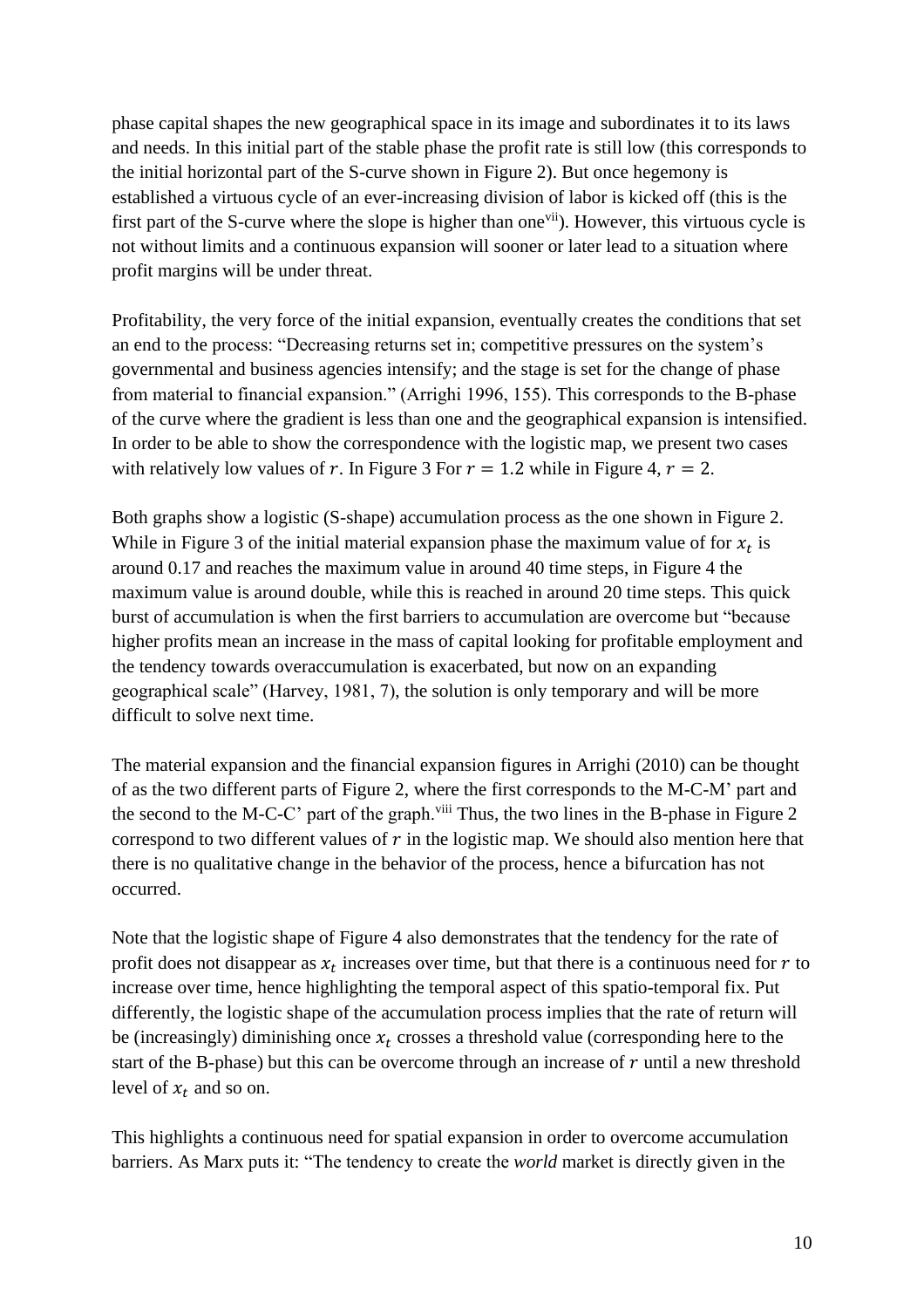concept of capital itself. Every limit appears as a barrier to be overcome. … [but] … it does not follow by any means that it has really overcome it, and, since every such barrier contradicts its character, its production moves in contradictions which are constantly overcome and just as constantly posited" (Marx, 1973, 408-410)

#### 4.2 Turbulent accumulation

The extended expansion is in fact "a sign of 'autumn' (Braudel, 1984, 246)" as Arrighi and Silver (1999, 31) argue drawing on Braudel, and is largely driven by what Harvey (1981, 2003) calls a "switching crisis". As more and more capital from the declining hegemon is channeled into liquid assets the world enters the B-phase of the cycle of accumulation. Finance is no longer grounded in production and the continued expansion gives way to what has come to be known as financialization: As money is exchanged for more money, profits are derived from speculation and accumulation becomes turbulent. At the same time, a new material expansion phase sets off in the ascending parts of the world. This material expansion is initially driven by the spatio-temporal fix and the resulting relocation of production from the declining hegemon but increasingly takes on a life of its own. The interstate and interenterprise competition for more and more mobile capital intensifies. Financialization and intensified international competition give rise to further turbulences. In the beginning, these turbulences are local but as the dynamic unfolds, they eventually become global.

This type of destabilizing dynamics is depicted by Arrighi (2010) in two figures (reproduced below) to capture two types of turbulence: *local* turbulences, which initially increase but eventually fade out when the accumulation curve returns to a stable increasing trajectory; and *systemic* where the turbulence is increasing over time without returning to a stable path. The nature of finance contributes to this intensification and spread of turbulence; finance being inherently international, it distributes capital to wherever profits are highest and thereby undermines the stability of global hegemony. Hence while the type of instability portrayed in the first graph of Figure 5 is temporary the second one, appears to be more long term or even permanent. In the case of systemic turbulence there seem to be no endogenous forces that lead the world system back to a stable path.

In order to show the correspondence between the behavior captured in Figure 5 and the dynamics generated by the logistic map as  $r$  increases, we need to check whether an increase of the value of the bifurcation parameter in the logistic map will first lead to local turbulence and then to systemic turbulence corresponding to the two graphs of Figure 5. The graph in Figure 6 portrays the case of  $r = 2.95$  (which is higher than the previous value).

As we can see, a further increase of  $r$  as the barriers to accumulation grow in size and complexity progresses results in turbulent fluctuations that are, however, decreasing over time. This captures exactly the key insights of the first graph of Figure 5 where fluctuations eventually disappear. Importantly, the average value of the level of capital accumulation  $x$  (or M in Figures 2 and 5) is almost double compared to the initial extended expansion phase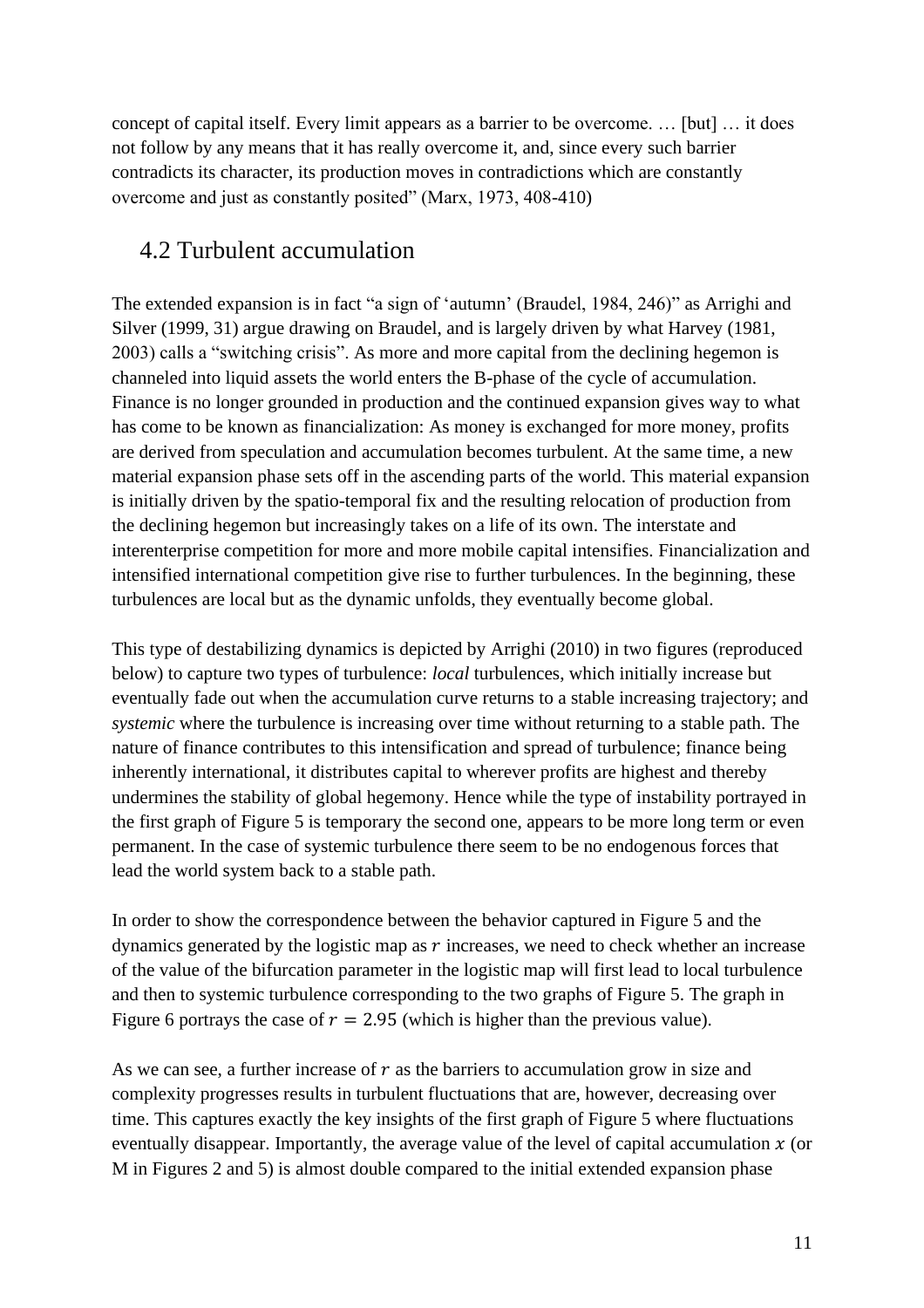mapped in Figure 4. This highlights the fact that even though local turbulence emerges, the accumulation rate is higher than before, hence this type of "local instability" does not yet provide a serious challenge to the accumulation path or the prevailing hegemon. "If the surpluses of capital and labour power exist within a given territory … and cannot be absorbed internally … then they must be sent elsewhere to find fresh terrain for their profitable realization if they are not devalued. … [But] … [t]he problem of overaccumulation is alleviated only in the short term." (Harvey, 2003, 116-117).

As the geographical expansion progresses further, financialization deepens and capital becomes ever more mobile further intensifying interstate competition. A higher  $r$  leads to a behavior which captures the key insights of the systemic turbulence, where fluctuations are not temporary but are persistent over time with no sign of fading. The graph below is for  $r =$ 3.3.

Again, we observe an increase regarding the average value for the level of capital accumulation  $x$  but also the variance of the fluctuations is much higher compared even to the maximum variance of the previous example.

These two examples of values for r demonstrate the correspondence between the accumulation dynamics derived through increasing values of the bifurcation parameter of the logistic map and the insights of the SCA process shown in Figure 5. This demonstrates the correspondence between the SCA dynamics and the logistic map.

#### 4.3 Chaos

For Arrighi and Silver (1999, 21) hegemonic transition at the end of an SCA is through "a process of radical reorganization of the modern world system that changes substantively the nature of the system's components, the way in which these components relate to one another, and the way in which the system operates and reproduces itself." Based on Abu-Lughod (1989, 369) in such a situation "the 'same-cause-yields-same-effects' logic that underlies our thinking…is ill-equipped to apprehend this kind of change, and we should instead draw inspiration from 'chaos theory'" (ibid.).

While the relationship between chaotic dynamics and hegemonic transition is mentioned in Arrighi (2010), the concrete link is not analyzed. Furthermore, it is not clear whether a possible link would fit with the SCA framework. Despite the systemic turbulences that arise when a continuous expansion reaches a certain threshold, the limits to accumulation are pushed even further as capital encounters further barriers arising from the contradictions set in motion by its previous solution to the previous barriers. Considering that "[t]he entire credit system … rests on the necessity of expanding and leaping over the barriers to circulation and the sphere of exchange" (Marx, 1973; 416), credit facilitates the geographical expansion of capital, speculation is fuelling more speculation and the limits to accumulation are pushed once again. This corresponds to a further increase in  $r$ .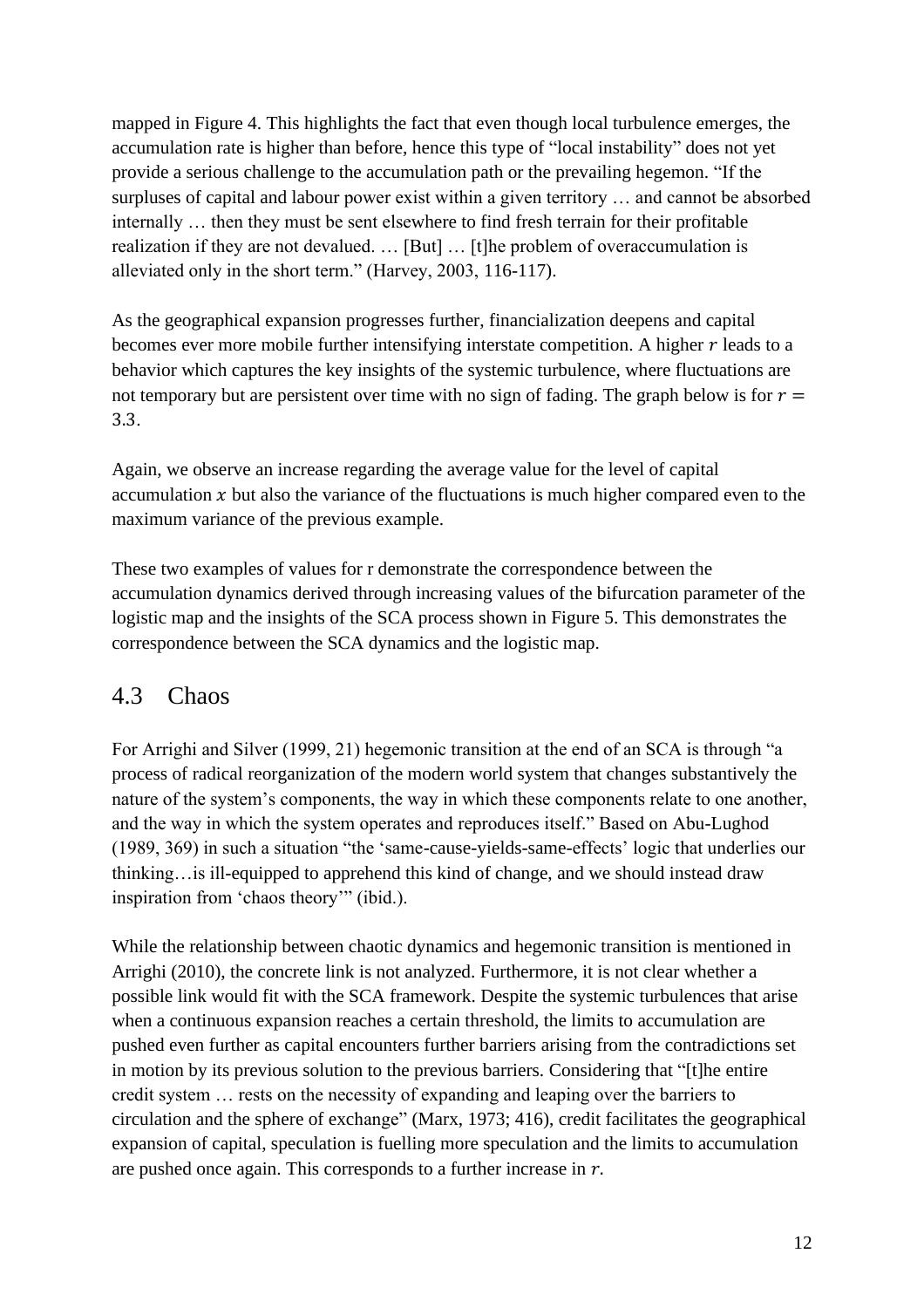However, if r is increased even more (here  $r = 4$ ), the accumulation process takes a chaotic form which is characterized by what looks like randomness (Figure 8). Small changes can lead to very different values of x. This means that it is impossible to predict  $x_{t+1}$  even if all the previous values of  $x$  up to some point in time t are known. This corresponds to Arrighi's characterization of "systemic chaos" as a total lack of organization (Arrighi, 2010, 31).

This shows the link between extended expansion and chaos when the SCA is represented by a logistic map. Thus, the use of a logistic map to express the accumulation process underlying SCA along with the theoretical understanding of the fact that spatio-temporal fixes (and switching crises) are only a temporary solution hence there is a continuous need for pushing towards higher accumulation limits. This also means a continuous increase of the value of bifurcation parameter. As chaos appears after the bifurcation parameter crosses a threshold, it means that chaos is an endogenously created sub-phase following the preceding sequence of stable expansion, local and systemic turbulence.

Our analysis leads to a reformulation of the original SCA graph where the accumulation process is divided into two phases A and B. Using our insight, the B-phase includes two subphases. The first corresponds to the original insights of Arrighi (2010) where a stable extended expansion is followed by local and then systemic turbulence; while the second subphase corresponds to chaos and means that the hegemon has lost its power and the transition is under way.

The different parts of the B-phase can be presented through the bifurcation diagram of the logistic map below which in this case shows the behavior of the accumulation process for different values of the limits of accumulation bifurcation parameter.

The horizontal axis represents different values for the bifurcation parameter and the vertical axis is the values for  $x$ . The blue line in figure 9 shows the values that  $x$  takes (or converges to), in the long run for given values of  $r$ . Note that, given that as we have discussed above  $r$ , increases over time, the blue line also captures the accumulation process over time. As we can note, the initial part corresponds to the second part of the logistic (B-phase), where accumulation is slowing down. Up to the point where the first bifurcation occurs (for  $r$ around 3), the maximum (or long run) level of accumulation is an increasing function of  $r$ . This first (smooth) part of the graph captures the dynamics in figures 3, 4 and also 6.

The next part where  $r$  is between 3 and roughly 3.45 there is a bifurcation which corresponds to oscillations between two points of the type shown in the graphs representing the turbulent dynamics. The divergence of the two lines in this sub-phase represents the divergence of the points between which  $x$  oscillates. Put differently, as  $r$  increases the variations also increase. The second sub-phase roughly corresponds to  $r > 3.56$  where chaotic dynamics appear and is represented by the blue surface. The two subphases are connected by an intermediate phase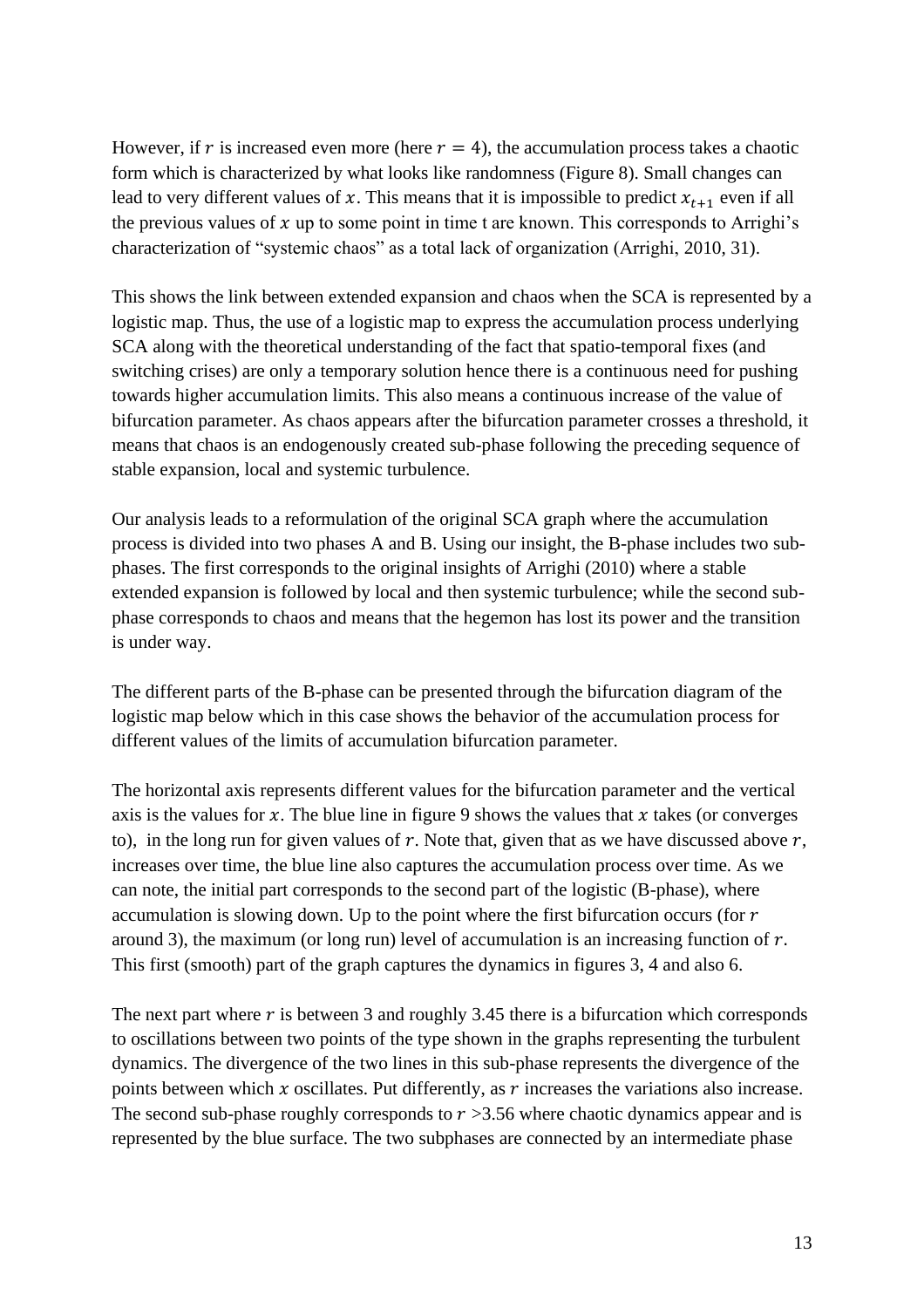where x oscillates between four and eight points respectively<sup>ix</sup>. This intermediate phase is short and while the oscillations are non-cyclical they are not formally chaotic.

In the last stage, when  $r$  crosses a new threshold, it becomes impossible to predict the value of  $x$  and we get chaos which according to SCA signals a hegemonic transition. As Silver and Arrighi (1999, 21-22) point out drawing on Henri Poincaré who coined the term "bifurcation", "the order that will eventually emerge out of the present turbulence… is not inscribed in the parameters of the order that has broken down. But … there is an order within chaos". Chaos is itself the result of an order but the order that follows is not predetermined by that chaos. Cycles of accumulation follow a pattern but the characteristics of the new hegemon cannot be predicted from the preceding one.

## 5 Conclusion

The aim of this paper has been to show that by expressing the dynamics of the global accumulation process at the basis of the SCA through the use of a logistic map, we are able to explicitly place the endogenous emergence of chaos within the SCA phases. Our starting point has been the well-known fact that for low values of its bifurcation parameter the logistic map corresponds to a logistic (sigmoid) graph. Hence, given that the accumulation process underlying the SCA is described by a sigmoid, as the logistic map, for certain parameter values is also a sigmoid, this is a suitable formal representaion. Our analysis was based on three further key observations.

The first is related to two observations the bifurcation parameter. On the one hand higher values of the bifurcation parameter allow for higher levels of accumulation, while on the other there is a constant need for increasing its value, as new accumulation barriers appear. This means that for a capitalist economy where the accumulation process is described by a logistic curve there will be an endogenous push to increase the limits of accumulation and the value of the bifurcation parameter. This increase corresponds to geographic expansion and intensification, hence shows that the parameter has a spatial interpretation.

The second observation is related to the exact mapping of the different stages of the SCA with the various dynamics portrayed by the logistic map as the bifurcation parameter crosses certain threshold values. Not only as the parameter increases, we are able to replicate the key insights of the SCA but chaos also follows the turbulent last phase of the SCA.

Third, in order for the hegemon of the world capitalist system to be able to overcome accumulation limits, a geographical expansion and organizational complexification takes place. This provides a spatio-temporal fix to the accumulation barriers, however this fix is only temporary which means that there is a continuous need for an increase of the bifurcation parameter, which highlights how the process that leads to different phases of the SCA framework is endogenous within the capitalist accumulation process.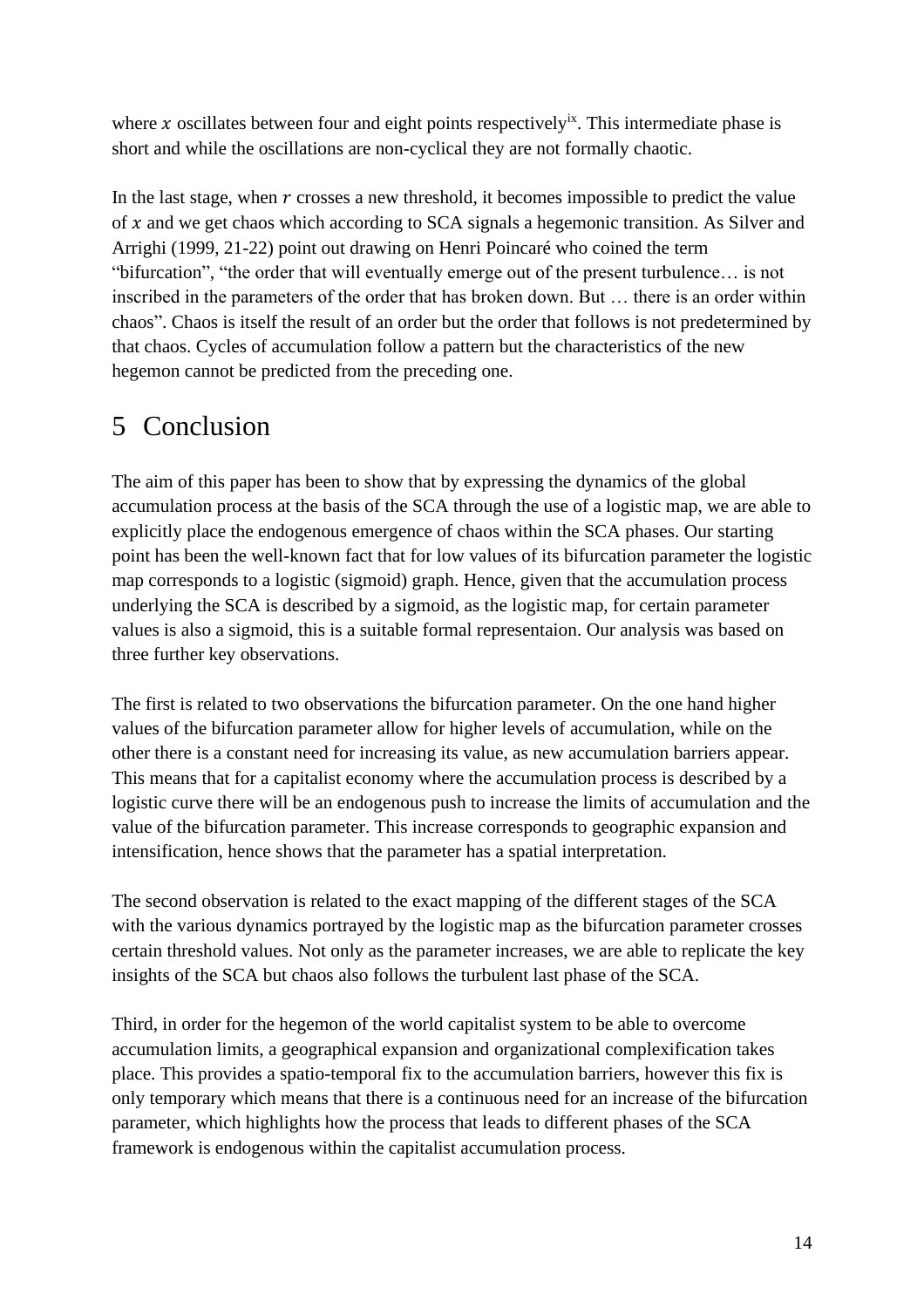Hence our analysis shows that exactly because the logistic map can represent the SCA and the spatio-temporal fixes are only temporal, chaos is actually inherent in the accumulation process. Through this approach we have 'extended' the (B-phase of the) SCA framework by explicitly including the chaotic dynamics which are related to hegemonic transition as a 'natural' next step in the accumulation process. The theoretical framework we established consists of a consolidation of Harvey's (1981, 2003) spatio-temporal fix and switching crisis concepts with Arrighi's (2010) and Arrighi and Silver's (1999) framework of Systemic Cycles of Accumulation.

Adding the missing link in this paper leads to new research questions. Possible extensions of the logistic map include for example the explicit incorporation of the different fixes to overaccumulation crises and/or allowing for the explicit role of hegemony and power in stabilizing the accumulation process. Combining the two would be particularly interesting, and would also allow to systematically analyze the role of hegemony and power in stabilizing general expanded reproduction, not just the special case of an acute overaccumulation crisis.

### References

Abu-Lughod, J. (1989). *Before European Hegemony: The World System A.D. 1250-1350.*  New York: Oxford University Press.

Arendt, H. (1958). *The Origins of Totalitarianism.* London: Ruskin House, George Allen & Unwin Ltd.

Arrighi, G. (1997). Financial Expansions in World Historical Perspective: A Reply to Robert Pollin*. New Left Review*, 224

<sup>&</sup>lt;sup>i</sup> Arrighi (2010) also refers to this financial expansion as 'financialization'.

ii Also see Arrighi (2001).

iii See Weber (2019) for a detailed analysis of the dynamic co-evolution of the extent of the market and the division of labor in Smith.

iv According to Smith there is a general tendency for profits to fall when too much capital is competing as a result of general overaccumulation. This drives up wages and squeezes profits. Another reason for falling profits is overproduction: Marx suggests that when wages are too low, aggregate demand is falling short of supply pushing down profits. For a discussion on the tendency of the profit rate to fall see Foley (1986) and Fine and Saad-Filho (2016) among others.

<sup>v</sup> Harvey (2021) demonstrates why the law of compound growth can consistently be applied to the general formula of capital and that therefore capital grows exponentially. However, independent of that argument, economic output and indeed the stock of capital has grown exponentially over the last 700 years which is the period of SCA.

<sup>&</sup>lt;sup>vi</sup> Even though there is a correspondence between M in Figure 2 and  $x_t$ , we use  $x_t$  instead of M in order to highlight that we do not offer a general theory of the accumulation process in SCA (or in Marx) but rather that the simple logistic map can capture the key SCA dynamics.

vii Or more than 45 degrees.

viii Arrighi (1996, 157) notes that "every phase of financial expansion is indeed characterized by the emergence of a newly successful MCM' circuit". We can therefore think of MCC' in his graph as a new circuit of capital in relation to the initial MCM'.

<sup>&</sup>lt;sup>ix</sup> Even if it is not visible here, we know from bifurcation theory that after eight points, the oscillations are between sixteen points.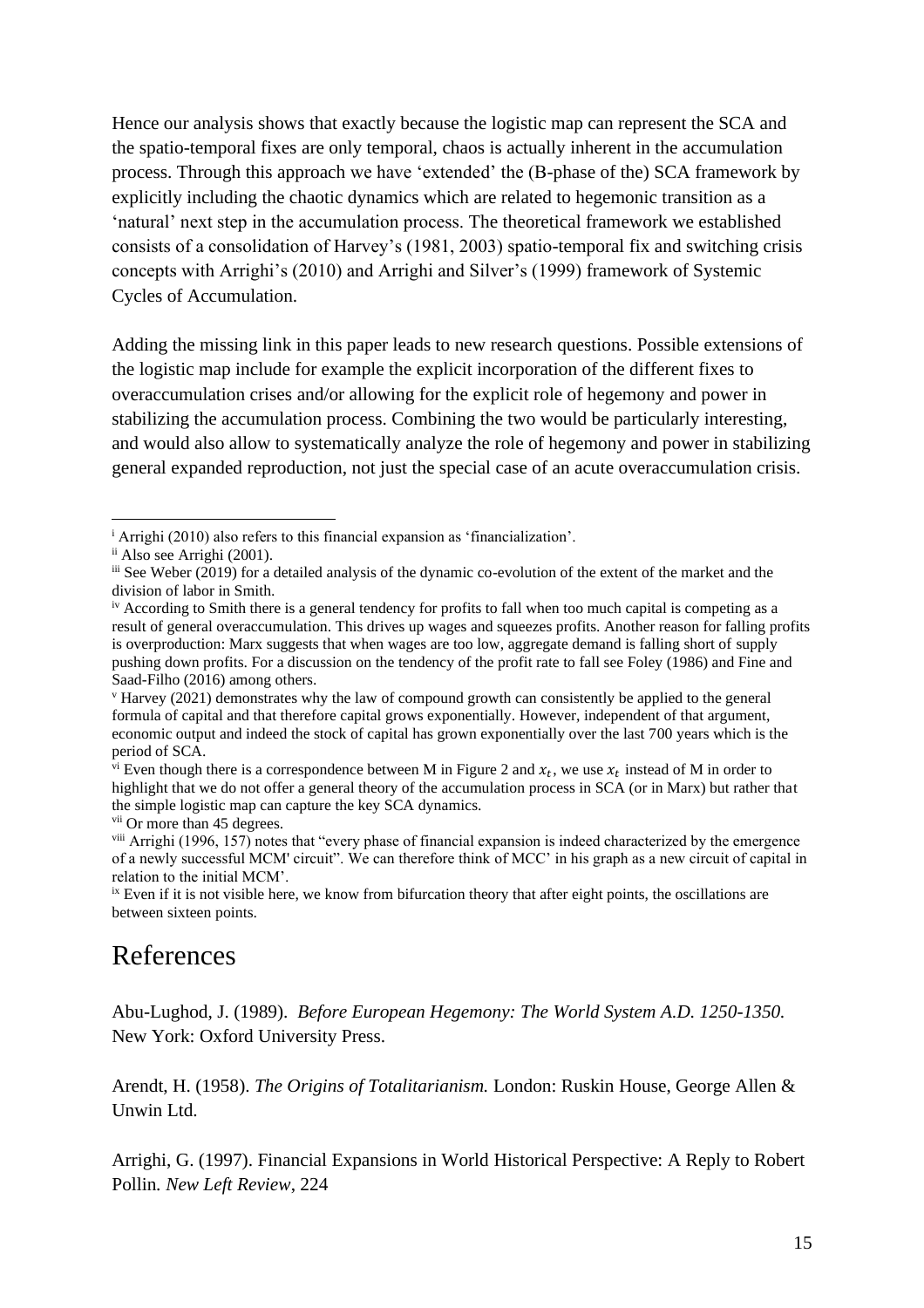Arrighi, G. (2001). Braudel, Capitalism, and the New Economic Sociology, *Review (Fernand Braudel Center) ,* 24:1, pp. 107-123

Arrighi, G. (2004). Spatial and Other 'Fixes' of Historical Capitalism. *Journal of World-Systems Research* 10(2):527-539.

Arrighi, G. (2005a). Hegemony unravelling. *New Left Review*, 32, 23.

Arrighi, G. (2005b). Hegemony unravelling II. *New Left Review*, 33(May–June), 83-116.

Arrighi, G. (2007). *Adam Smith in Beijing: Lineages of the Twenty-First Century*, London: Verso.

Arrighi, G. (2010). *The long twentieth century: Money, power, and the origins of our times* (2nd ed.). Verso.

Arrighi, G. and Silver, B. (1999). *Chaos and governance in the modern world system* (Vol. 10). University of Minnesota Press.

Barnes, T. J., & Hannah, M. (2001). The place of numbers: histories, geographies, and theories of quantification. *Environment and Planning D: Society and Space*, *19*(4), 379-383.

Barnes T and Sheppard E (2010) 'Nothing includes everything': Towards engaged pluralism in Anglophone economic geography. *Progress in Human Geography* 34: 193–214.

Bourdieu, P. (2004). *Science of science and reflexivity*. Palo Alto, CA: Stanford University Press.

Bourdieu, P., & Wacquant, L. (1992). *An invitation to reflexive sociology*. Cambridge, UK: Polity Press.

Braudel, F. (1984). *Civilization and Capitalism, 15th-18th Century, III: The Perspective of the World.* New York: Harper & Row.

Cox, R. W. (1987). *Production, power, and world order: Social forces in the making of history* (Vol. 1). Columbia University Press.

Fine, B. and Saad-Filho, A. (2016). *Marx's Capital*, 6<sup>th</sup> edition, Pluto Press

Foley, D. (1986), *Understanding Capital: Marx's economic theory*, Harvard University Press

Frank, A. G., Gills, B., & Gills, B. K. (Eds.). (1996). *The world system: five hundred years or five thousand?*. Psychology Press.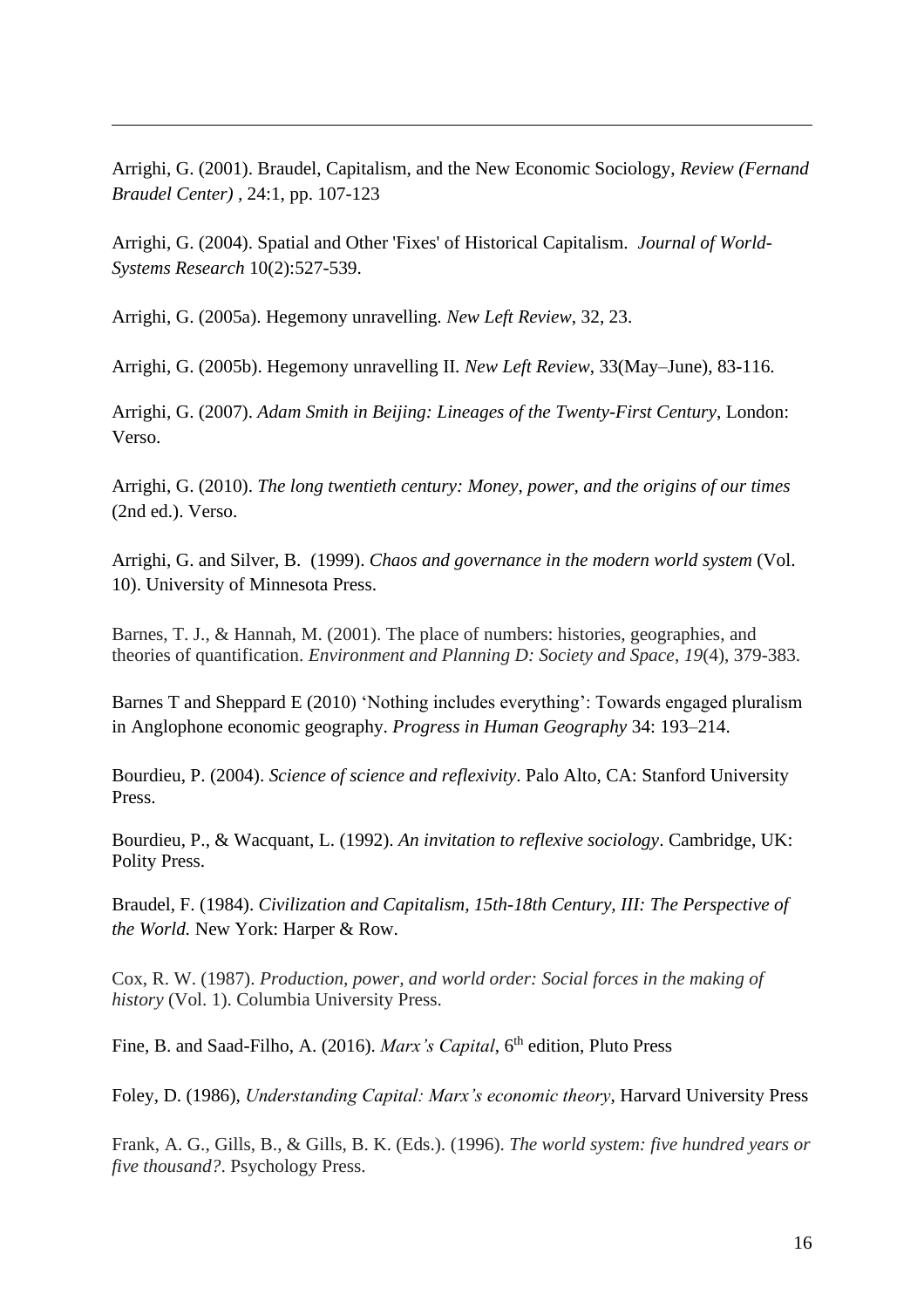Gilpin, R. (1981). *War and change in world politics*. Cambridge University Press.

Goodwin, R. (1967). 'A growth cycle', in: Carl Feinstein, editor, Socialism, capitalism, and economic growth. Cambridge, UK: Cambridge University Press.

Gunitsky, S. (2014). From shocks to waves: Hegemonic transitions and democratization in the twentieth century. *International Organization*, *68*(3), 561-597.

Harvey, David. (1982). *The Limits to Capital*. Chicago Basil Blackwell.

Harvey, D. (1981). The spatial fix–Hegel, von Thunen, and Marx. *Antipode*, 13(3), 1-12

Harvey, David. (2003). *The New Imperialism*. Oxford: Oxford University Press

Harvey, David. (2021) Rate and Mass: Perspectives from the Grundrisse. *New Left Review, 130, 73-98.*

Jessop, B., Brenner, N., & Jones, M. (2008). Theorizing sociospatial relations. *Environment and planning D: society and space*, *26*(3), 389-401.

Marques, I. D. C. (2004). Mathematical metaphors and politics of presence/absence. *Environment and Planning D: Society and Space*, *22*(1), 71-81.

Marx, K. (1973). *Grundrisse.* Penguin Books Ltd, Harmondsworth, Middlesex, England.

Mitchell, M. (2009). *Complexity: A guided tour*. Oxford University Press.

Morgan, D. L. (2007). Paradigms lost and pragmatism regained: Methodological implications of combining qualitative and quantitative methods. *Journal of mixed methods research*, *1*(1), 48-76.

Pearce, L. D. (2012). Mixed methods inquiry in sociology. *American Behavioral Scientist*, *56*(6), 829-848.

Peet, R. (2002). Ideology, discourse, and the geography of hegemony: From socialist to neoliberal development in postapartheid South Africa. *Antipode*, *34*(1), 54-84.

Rosenau, J. N. (1990). *Turbulence in World Politics: A Theory of Change and Continuity*, Princeton: Princeton University Press.

Sheppard, E. (2001). Quantitative geography: representations, practices, and possibilities. *Environment and Planning D: Society and space*, *19*(5), 535-554.

Sheppard, E. (2015). Thinking geographically: Globalizing capitalism and beyond. *Annals of the Association of American Geographers*, *105*(6), 1113-1134.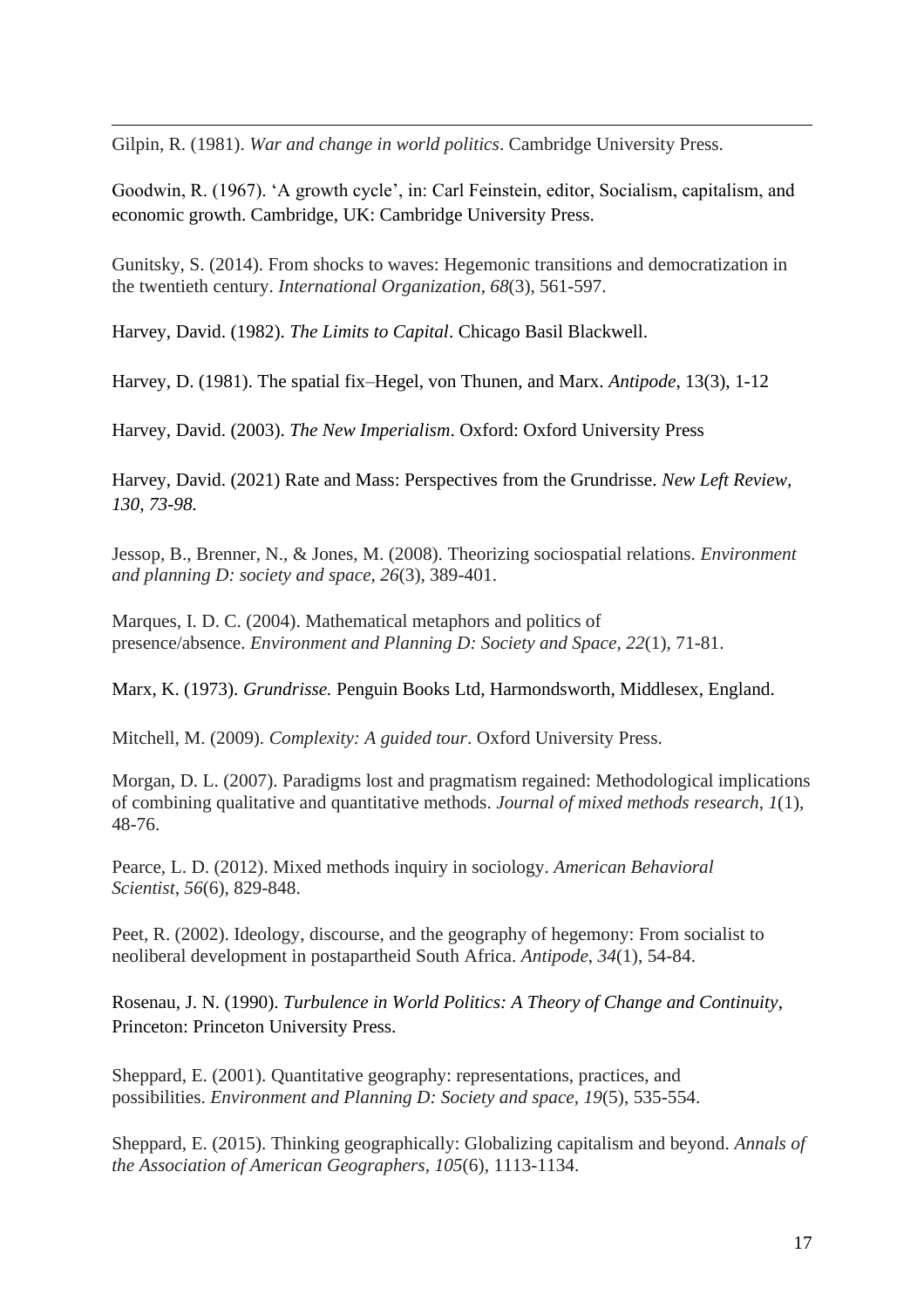Weber, I. M. (2019). 'On the necessity of money in an exchange-constituted economy: the cases of Smith and Marx', *Cambridge Journal of Economics*, Volume 43, Issue 6, November 2019, Pages 1459–1483,<https://doi.org/10.1093/cje/bez038>

**Figure 1**



Figure 1: This is figure 3.10: "Metamorphosis Model of Systemic Cycles of Accumulation" from Arrighi (2010).

#### **Figure 2**



Figure 2: This is figure 3.7 from Arrighi (2010).

#### **Figure 3**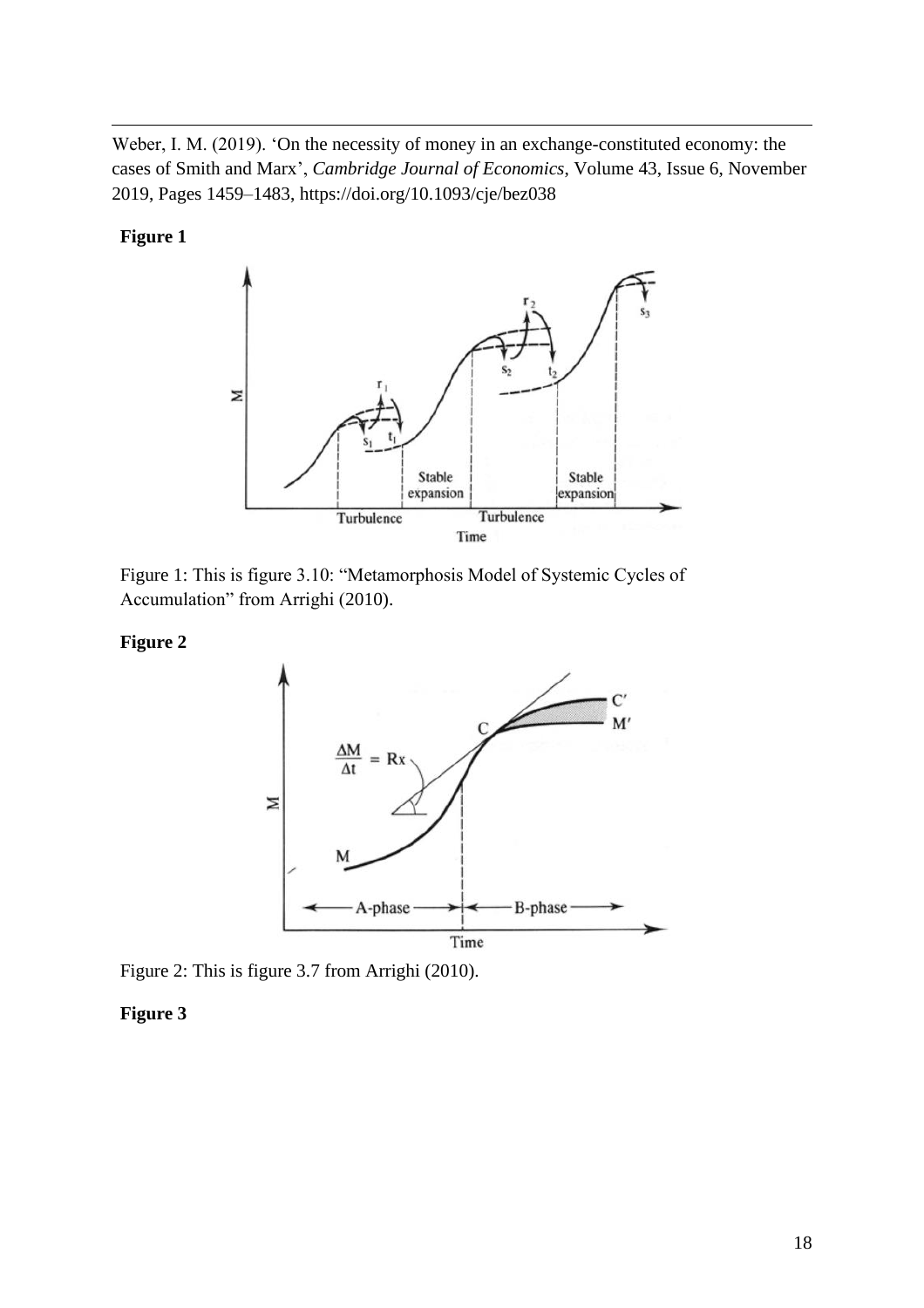

Figure 3: Initial material expansion phase of stable accumulation,  $r = 1.2$ 



Figure 4: Initial extended expansion phase, r=2





**Figure 7**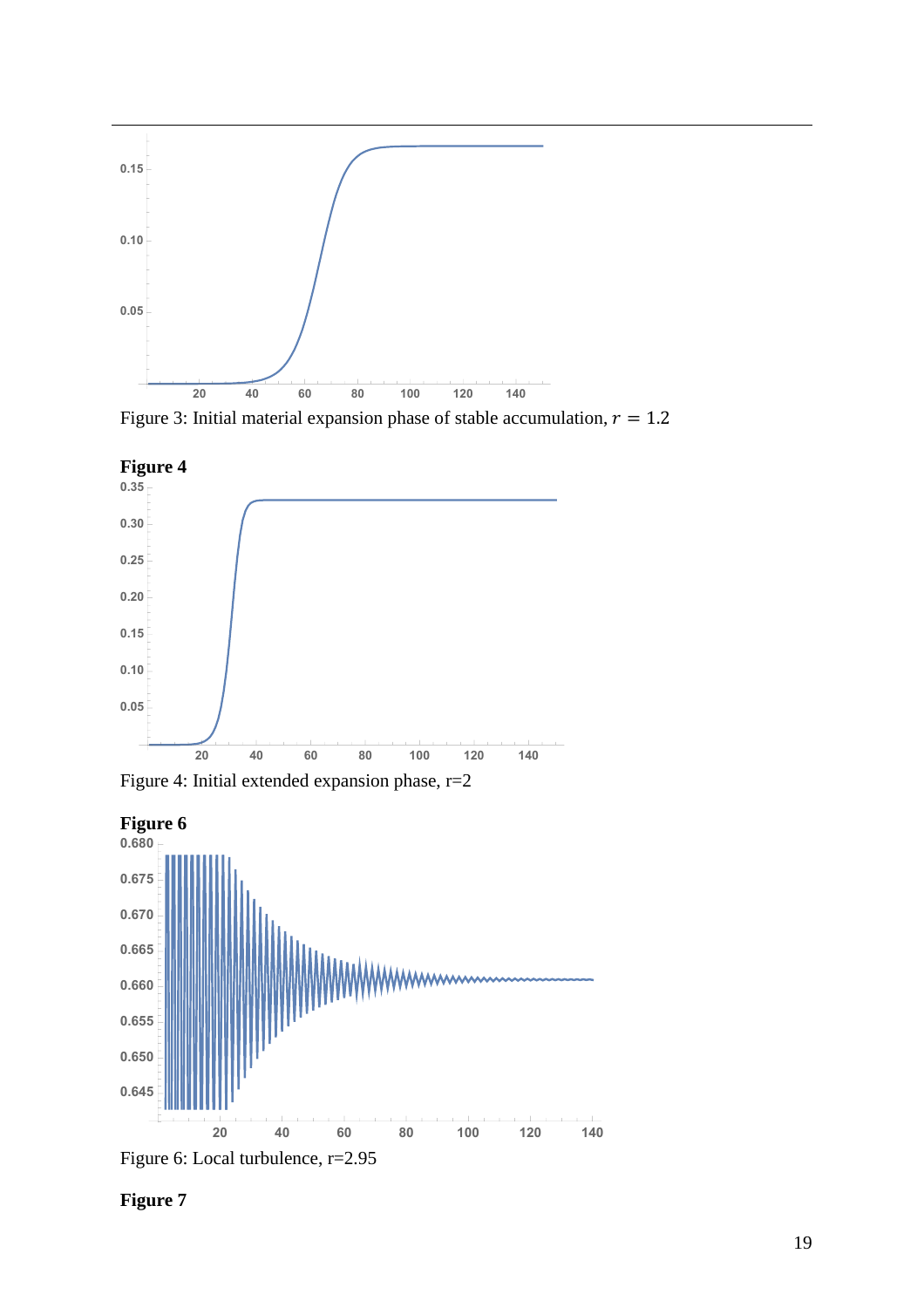